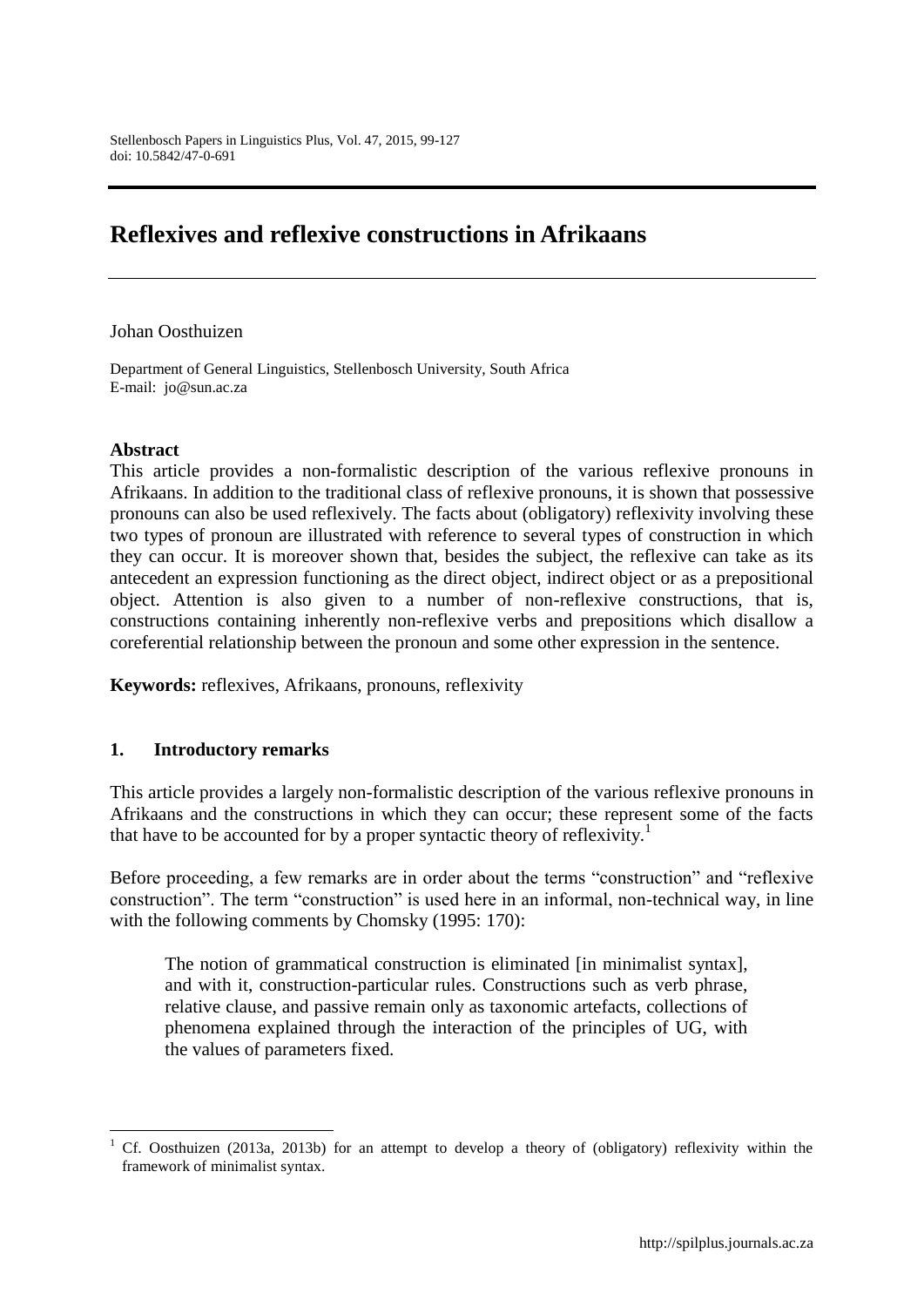The term "reflexive construction" is similarly used in a non-technical way as a convenient label to refer to a collection of phenomena involving the syntactic distribution of reflexives (cf. also Rizzi 2012: 3). Moreover, describing a particular construction as "reflexive" when it contains a reflexive pronoun, does not necessarily entail that it cannot also be used with a non-reflexive pronoun, as will be illustrated below.

## **2. Reflexives**

Afrikaans items belonging to the traditional lexical category of reflexives (or reflexive pronouns) come in two forms:<sup>2</sup> (i) morphologically simplex forms that are indistinguishable from personal pronouns displaying accusative case, and (ii) morphologically complex forms where the pronoun takes the suffix –*self*.<sup>3</sup> The various forms are shown in the following table.

| Person         | Number          | Gender | Simplex   | Complex           | Formal     |
|----------------|-----------------|--------|-----------|-------------------|------------|
| 1              | SG <sup>4</sup> |        | my        | myself            |            |
| $\mathbf{1}$   | <b>PL</b>       |        | ons       | onsself           |            |
| $\overline{2}$ | SG              |        | jou       | jouself           | $u$ /uself |
| $\overline{2}$ | <b>PL</b>       |        | julle/jul | julleself/julself | $u$ /uself |
| 3              | SG              | M/N    | hom       | homself           |            |
| 3              | SG              | F      | haar      | haarself          |            |
| 3              | PL              | M/F/N  | hulle/hul | hulleself/hulself |            |

**Table 1:** Reflexive pronouns in Afrikaans

- I self has the girl seen
- "I myself saw the girl"
- b. Self<sub>i</sub> het ek<sub>i</sub> die meisie<sub>i</sub> gesien.
- c. Ek<sup>i</sup> het self<sup>i</sup> die meisie<sup>j</sup> gesien.
- d. Ek<sub>i</sub> het die meisie<sub>i</sub> self<sub>i</sub> / self<sub>i</sub> gesien.

The syntax and semantic interpretation of *self* and other similar expressions will not be examined in this article.  $^{4}$  SG = singular, PL = plural, M = masculine, F = feminine, N = neuter.

 $\overline{a}$ <sup>2</sup> The qualification "traditional" is important here. A core assumption of the analysis of obligatory reflexivity proposed in Oosthuizen (2013a: ch. 3; 2013b) is that "reflexive (pronoun)" is not a basic lexical category, but that reflexive and non-reflexive pronouns are syntactically derived from the same lexical root pronoun √PRON. The difference between these two types of pronoun is thus described in syntactic rather than lexical terms (cf. e.g. Zwart 2002; Heinat 2006a, b). Ponelis (1979: 86) also states that reflexives do not form a distinct class, but that they represent a particular *use* of personal pronouns in the accusative form. Section 4 of this article will illustrate that possessive pronouns − i.e. pronouns with genitive case − can also be used as reflexives.

<sup>3</sup> The form *self* can also be used as a separate word, as in the examples in (i). As these examples show, *self* functions as an anaphor in such cases in that it must enter into a coreferential relationship with some other expression in the sentence. (For the sake of convenience, (non-)coreferential relationships are indicated by (non-)identical subscripts.)

<sup>(</sup>i) a. Ek<sub>i</sub> self<sub>i</sub> het die meisie<sub>i</sub> gesien.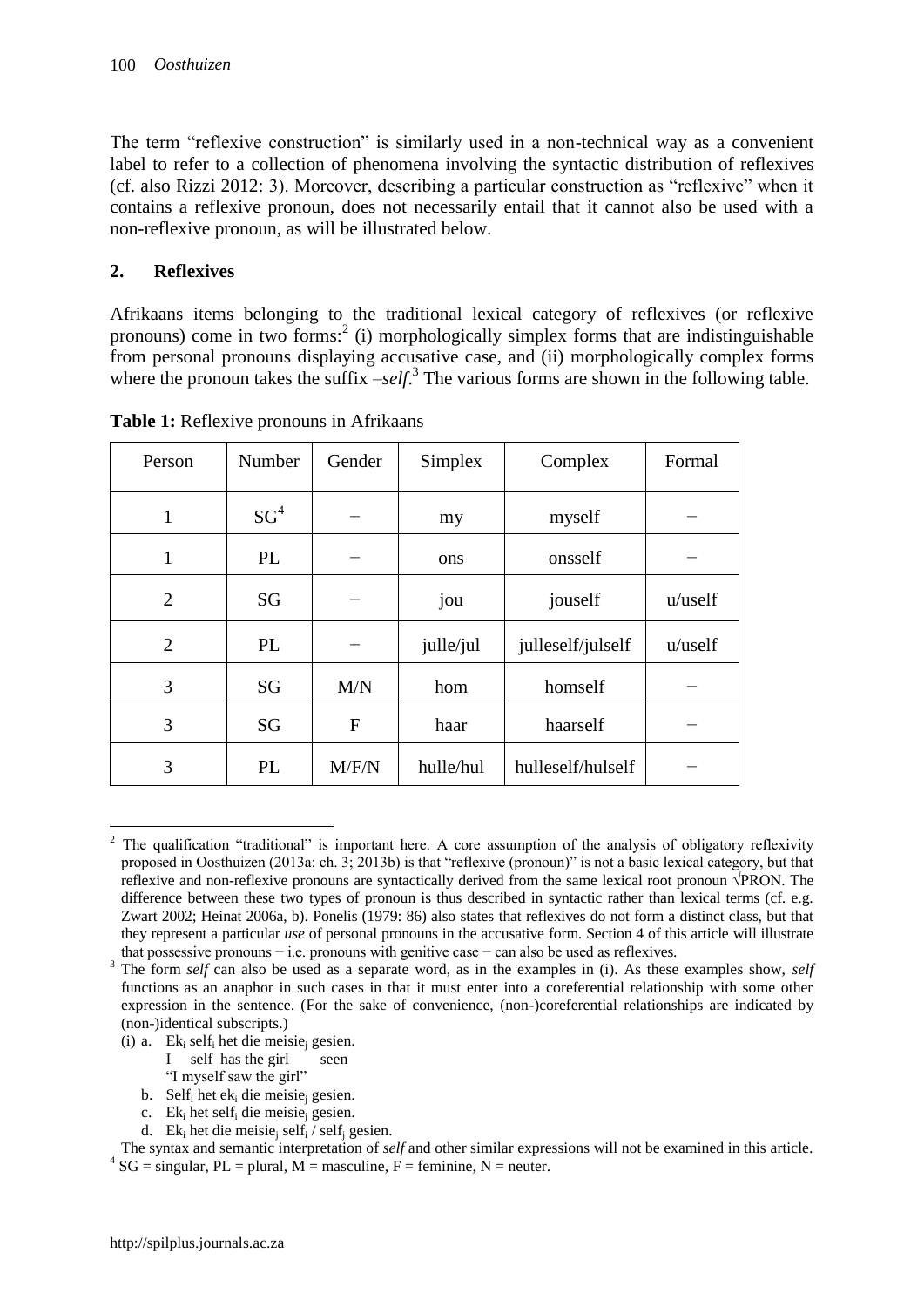In older varieties, and also some present-day varieties like those spoken in the north-western parts of South Africa, the suffix –*self* can take the form −*selwers*. *Sig* and *sigself*/*sigselwers*  (third-person forms lacking a gender specification) also occur, but are mainly associated with older varieties. Current use of the reflexive *sig(self)* is occasionally found when the standard third-person masculine form *hom* is deliberately avoided in contexts where the reflexive takes as its antecedent an expression which is unspecified for gender, as illustrated in (1).

- (1) a. Die gedig<sub>i</sub> leen sig(self)<sub>i</sub> tot verskeie interpretasies.<br>the poem lends itself to several interpretations to several interpretations "The poem lends itself to several interpretations"
	- b. Die Vroueliga<sub>i</sub> distansieer sig(self)<sub>i</sub> van enige vorm van diskriminasie. the women-league distances itself from any form of discrimination "The Women"s League dissociates itself from any form of discrimination"

Although Afrikaans has a third-person singular neuter pronoun, *dit* ("it"), this form cannot be used as a reflexive as illustrated by the unacceptability of the examples in (2); in these cases, the standard form of the reflexive is *hom*.

- (2) a. \*Die hondi het dit(self) hees geblaf. the dog has it(self) hoarse barked
	- b. \*Die stormi sal dit(self) uitwoed. the storm will it(self) spend
	- c. (Ek onthou daardie toneel.) \*Dit het dit(self) afgespeel in die kerk. (I remember that scene.) it has it(self) out-played in the church

Interestingly, in some styles, vocative items which are integrated into sentence structure can be used in place of reflexives, as shown in (3) below (cf. Ponelis 1979: 37-40, 65, 229). Such items − which serve to express a range of feelings and relationships, e.g. endearment, friendship, family relation, politeness, respect, anger, scorn, etc. − include titles (*Mevrou* ("Madam"), *Dokter* ("Doctor"), *Professor*); names of people and pets (*Jan*, *Pluto*); and family terms (*pappa* ("daddy"), *tannie* ("aunt"), *oom* ("uncle"), *neef* ("nephew")). As illustrated in (4), vocative items that are used reflexively can also occur with the suffix −*self*, although this does not seem to be common (cf. note 10 below).

- (3) a. Mamma<sub>i</sub> het vir Mamma<sub>i</sub> heeltemal misgis met die tyd. Mommy has for Mommy completely misjudge with the time "Mommy completely misjudged herself with the time"
	- b. Dokter<sub>i</sub> sal vir Dokter<sub>i</sub> 'n nuwe kar moet koop. Doctor will for Doctor a new car must buy "You should buy yourself a new car, Doctor"
- (4) a. Pa<sup>i</sup> moenie vir Pa-self<sup>i</sup> seermaak nie! Dad must-not for Dad-self hurt NEG "Dad, you mustn"t hurt yourself!"
	- b. Oom<sub>i</sub> kon nog altyd vir Oom-self<sub>i</sub> sorg. uncle could still always for uncle-self care "You have always been able to look after yourself, Uncle"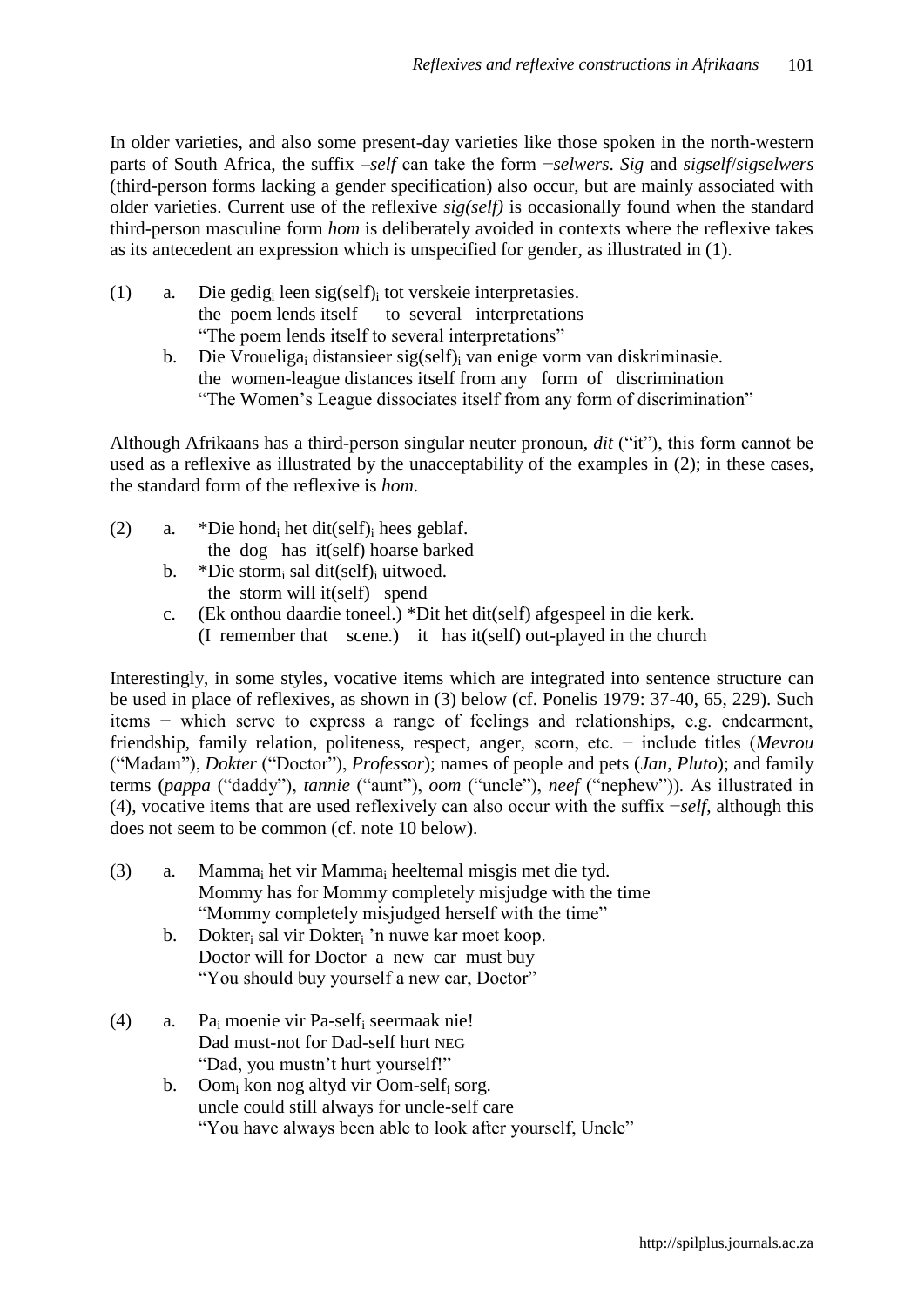## **3. Reflexive constructions**

#### **3.1 Verbal object constructions**

Several constructions in Afrikaans can be informally described as "reflexive" in the sense that they contain pronominal forms (i) which are not (and sometimes cannot be) used on their own to identify a referent, and (ii) which are (and sometimes have to be) interpreted reflexively (or, in broader terms, anaphorically). One such construction is illustrated by the examples in (5); in each case, the pronoun obligatorily enters into a coreferential relationship with the subject of the sentence.

- (5) a. Die vrou<sup>i</sup> ontferm haar<sup>i</sup> / \*haar<sup>j</sup> oor die kinders. the woman pities her over the children "The woman takes pity on the children"
	- b. Jan<sub>i</sub> het hom<sub>i</sub> / \*hom<sub>i</sub> verset teen die aanval. Jan has him resist against the attack "Jan resisted the attack"
	- c. Die seuns<sub>i</sub> moet hulle<sub>i</sub> / \*hulle<sub>i</sub> gedra. the boys must them behave "The boys must behave themselves"

The verbs in (5a-c) belong to the class of "inherently reflexive" verbs. These are verbs which are semantically intransitive in that they lack a complement functioning as an argument, yet at the same time are syntactically transitive in that they select a reflexive as their complement.<sup>5</sup> With these verbs the reflexive is standardly used without the −*self* suffix, although −*self* forms are commonly found in everyday speech and often also in written texts.<sup>6</sup>

Since the reflexive complement selected by an inherently reflexive verb does not function as an argument − in Büring"s (2005: 22) words, it is "semantically inert" − it cannot be replaced with a full nominal expression. This is illustrated by the unacceptability of the example in

 $\overline{a}$ <sup>5</sup> Büring (2005: 22) states that inherently reflexive verbs "are semantically intransitive, but syntactically transitive, and show a – presumably uninterpreted – reflexive as the semantically "inert" argument." Some more examples of inherently reflexive verbs in Afrikaans are *afsloof* ("work like a slave, wear out"), *beywer* ("endeavour, do one"s best"), *indink* ("imagine"), *misgis* ("misjudge"), *ooreet* ("overeat"), *skaam* ("be ashamed of"), *verbeel* ("fancy, imagine"), *vergaap* ("be amazed by"), *verset* ("resist") and *verspreek* ("speak incorrectly, make a slip of the tongue"); cf. Ponelis (1979: 227-230) and also note 6.

<sup>6</sup> Ponelis (1979: 83, 88) ascribes the increasing use of the –*self* form of the reflexive, particularly in utterances with inherently reflexive verbs, to the influence of English. (Interestingly, though, a similar spread of the  $-self$ form is found in the diachrony of English; cf. e.g. Keenan (2009).) When utterances like those in (5) are spoken with the normal, non-emphatic sentence stress pattern, the verb standardly receives the primary stress (cf. *Jan verSET hom*). However, when the complex form of the reflexive is used, the utterance can apparently also be spoken with the primary stress on −*self* (cf. *Jan verset homSELF*). Generalising the claim made by Ponelis (1979: 81-83; cf. note 10 below), it is likely that −*self* is used in such cases to provide emphasis, specifically, to turn the pronoun into an emphatic form. If this is true, it would be contrary to Büring's  $(2005)$ claim that "semantically inert arguments, as found with inherently reflexive verbs, cannot bear emphasis" (2005: 23) and show an "inability to be stressed" (2005: 22, note 20).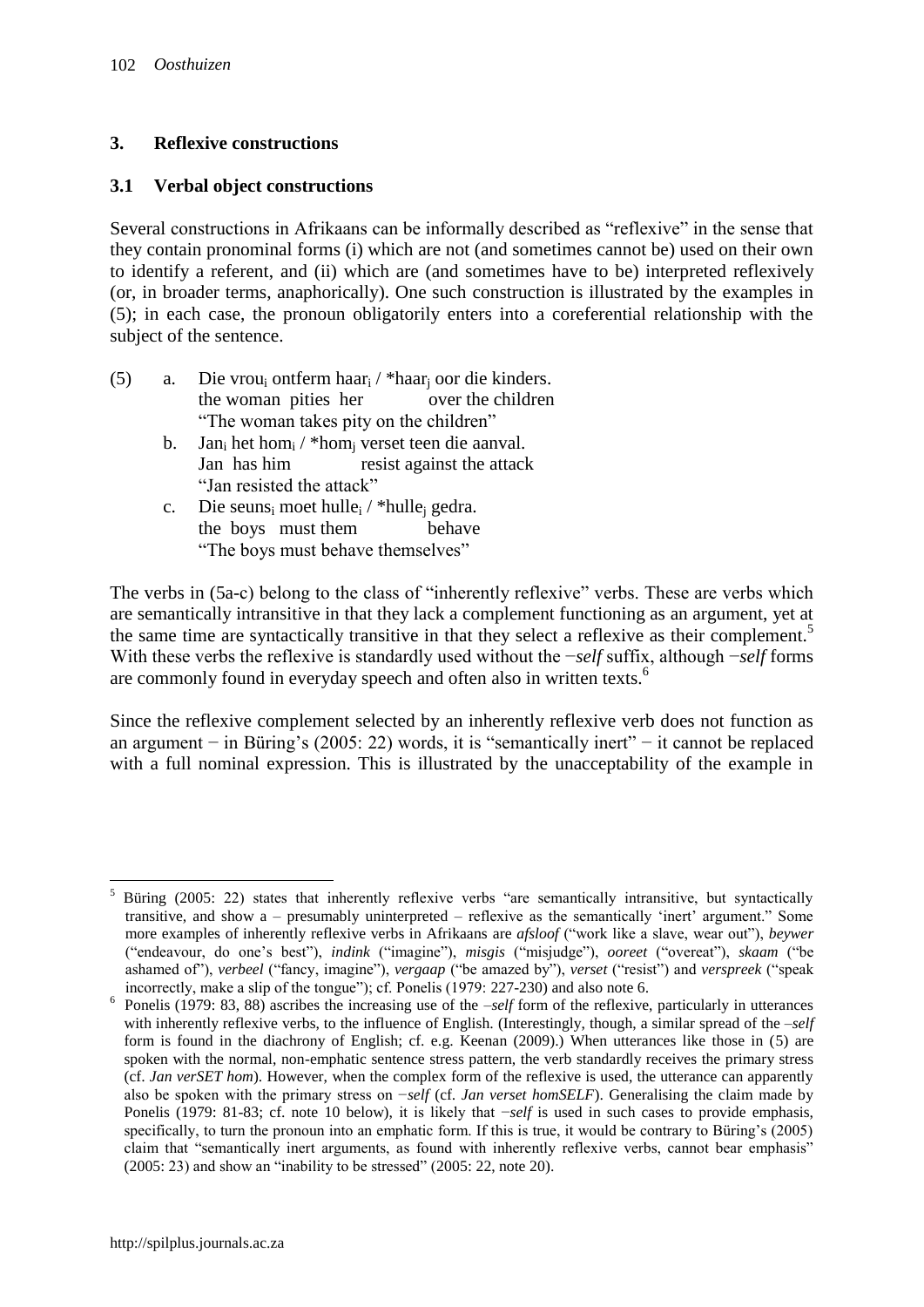(6b); that the verb requires a reflexive complement is shown by the difference in acceptability between (6a) and (6c).<sup>7</sup>

- (6) a. Jan<sub>i</sub> het hom<sub>i</sub> gedra. Jan has him behave "Jan behaved himself"
	- b. \*Jan het die seun gedra. Jan has the boy behave
	- c. \*Jan het gedra.

Some other characteristics of semantically inert reflexives are that they cannot be fronted and, as implied by (6b), cannot be coordinated or right-node raised in coordinate structures where one of the conjoined clauses contains a verb which is not inherently reflexive.<sup>8</sup> These characteristics are illustrated by the unacceptability of the examples in (7). The reflexive has been fronted in the focalisation construction in (7a) and the passive construction in (7b), coordinated with another (pro)nominal expression in (7c), and right-node raised in (7d).

(7) a. \*Hom<sub>i</sub>, het Jan<sub>i</sub> gedra.

him has Jan behave

- b.  $*Hom_i$  is gedra deur Jan. him was behaved by Jan
- c. \*Jan<sub>i</sub> gedra hom<sub>i</sub> en haar / Marie / die meisie. Jan behaves him and her / Marie / the girl
- d. \*Jan<sub>i</sub> gedra en Pieter<sub>j</sub> haat hom<sub>i</sub>. Jan behaves and Pieter hates him

Consider next the class of semantically transitive verbs in Afrikaans. This class includes three subclasses which, although not inherently reflexive, can all occur in reflexive constructions. One subclass comprises syntactically transitive verbs which can take both morphologically complex and simplex reflexives as their complement. The construction involving verbs of this subclass is illustrated by the examples in  $(8)$  and  $(9)$ ;<sup>9</sup> notice that the simplex form of the pronoun can be interpreted reflexively as well as non-reflexively, whereas the −*self* form can

(i) Jan<sub>i</sub> het (hom<sub>i</sub>) / \*hom<sub>i</sub> verslaap. Jan has him oversleep "Jan overslept (himself)"

 $\overline{a}$ 

(i) a. [[John bought the house] and [Mary renovated the house]]

b. [John bought the house] and [Mary renovated the house]] the house

 $<sup>7</sup>$  Afrikaans has a small subclass of inherently reflexive verbs which can be used without a syntactic complement.</sup> One of these verbs is illustrated in (i); others include *inmeng* ("interfere"), *ontpop* ("turn out to be, emerge") and *terugtrek* ("withdraw, retire from").

<sup>&</sup>lt;sup>8</sup> Cf. Büring (2005: 22, note 20) for these characteristics of semantically inert reflexives. The term "right-node raising" refers to a syntactic operation associated with earlier versions of generative syntactic theory (cf. e.g. Postal 1974), and which serves to derive a coordinate structure like (ib) below from the underlying structure in (ia). The conjoined clauses in (ia) have identical expressions as their rightmost constituent. Right-node raising involves making a copy of these expressions, adjoining this copy to the right of the coordinate structure, and deleting the two identical expressions (indicated by means of strikethrough in (ib)).

For more recent analyses of right-node raising phenomena, cf. e.g. Abels (2004) and Bošković (2004).

<sup>9</sup> Some more examples of this subclass of semantically transitive verbs are *keer* ("stop, control"), *vermoei* ("exhaust, tire, wear out") and *wegsteek* ("hide"); cf. Ponelis (1979: 82-83, 87).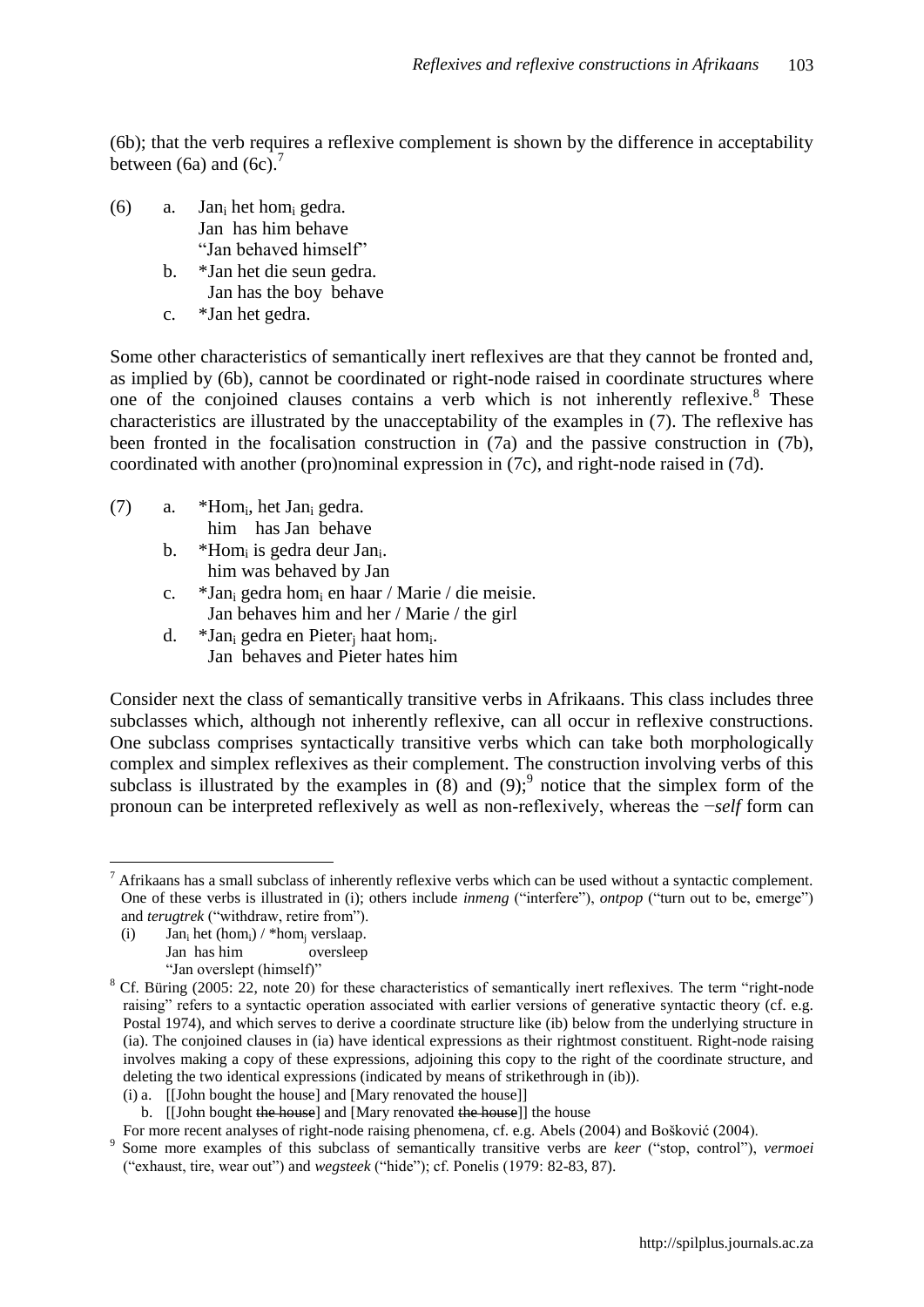only be interpreted reflexively.<sup>10</sup> As illustrated by the unacceptability of the (b) sentences, these verbs cannot be used without a syntactic complement.

- (8) a. Jan<sub>i</sub> het homself<sub>i</sub> / hom<sub>i</sub> / hom<sub>i</sub> beseer. Jan has himself / him hurt "John hurt himself / him"
	- b. \*Jan het beseer.
- (9) a. Marie<sub>i</sub> kon haarself<sub>i</sub> / haar<sub>i</sub> / haar<sub>i</sub> nie bedwing nie. Marie could herself / her not control NEG "Marie couldn"t restrain herself / her"
	- b. \*Marie kon nie bedwing nie.

The members of the second subclass of semantically transitive verbs can also take both morphologically complex and simplex reflexives as their syntactic complement. However, unlike verbs of the type illustrated in (8) and (9), the verbs of this second class do not require a syntactic complement. Consider the examples in (10) and (11). In the (a) sentences, the verb selects a pronoun as its syntactic complement; the *−self* form of the pronoun is interpreted as a reflexive, whereas the simplex form can be interpreted both reflexively and non-reflexively. When these verbs are used without a syntactic complement, as in the (b) examples, the interpretation is the same as that of the corresponding sentence containing a reflexive.<sup>11</sup>

- (10) a. Jan<sub>i</sub> skeer homself<sub>i</sub> / hom<sub>i</sub> / hom<sub>i</sub> elke oggend. Jan shaves himself / him every morning "Jan shaves himself / him every morning"
	- b. Jan skeer elke oggend.
- (11) a. Marie<sub>i</sub> het haarself<sub>i</sub> / haar<sub>i</sub> / haar<sub>i</sub> na die venster toe gedraai. Marie has herself / her towards the window to turned "Marie turned herself / her towards the window"
	- b. Marie het na die venster toe gedraai.

 $\overline{a}$ <sup>10</sup> Ponelis (1979: 81-83) claims that −*self* serves to strengthen ("*versterk*") the pronoun – that is, to bring about an emphatic form of the pronoun – in utterances where the verb is not inherently reflexive (like those in (10)- (12)). Cf. Büring (2005: 21-23) for the use of –*self* in English, and Reuland (2001) and Reuland and Everaert (2001: 654-660) for a discussion of the lexical and syntactic properties of morphologically simplex and complex reflexives in Dutch, English, German and Frisian. Heinat (2006a: 89-91) provides several arguments against the proposal by, amongst others, Reinhart and Reuland (1993) that the English morpheme *self* (and the corresponding morpheme in e.g. Swedish and Old English) functions as a reflexivizer. Like Ponelis (1979: 81- 83) in the case of Afrikaans, Heinat (2006a: 91) claims that "the "self"-morpheme indicates emphasis and not reflexivity"; cf. also Büring (2005: 23). Zwart (2002: 273) argues that "anaphors can be analyzed as pronouns with added focus markers", where −*self* represents such a focus marker. This idea is central to the analysis of obligatory reflexivity proposed in Oosthuizen (2013a, 2013b).

<sup>11</sup> Other examples of this subclass of semantically transitive verbs in Afrikaans are *aanmeld* ("report"), *aantrek* ("dress"), *losruk* ("wrench free"), *onttrek* ("withdraw, recuse"), *uittrek* ("undress") and *was* ("wash").

According to Büring (2005: 22), verbs of this subclass "in English and cross-linguistically, very often describe typically self-directed actions such as acts of grooming (cf. English *wash*, *shave*); typically otherdirected actions such as seeing, beating, or killing are unlikely candidates to be expressed by (optionally) intransitive verbs, and require a transitive construction with a reflexive pronoun when used to describe a selfdirected event." These remarks hold for Afrikaans as well; cf. the examples in (14) and (15) below. It should be noted that the example in (10b) could receive a non-reflexive interpretation in an appropriate context, for instance where Jan is a barber who shaves customers in the morning and cuts hair in the afternoon.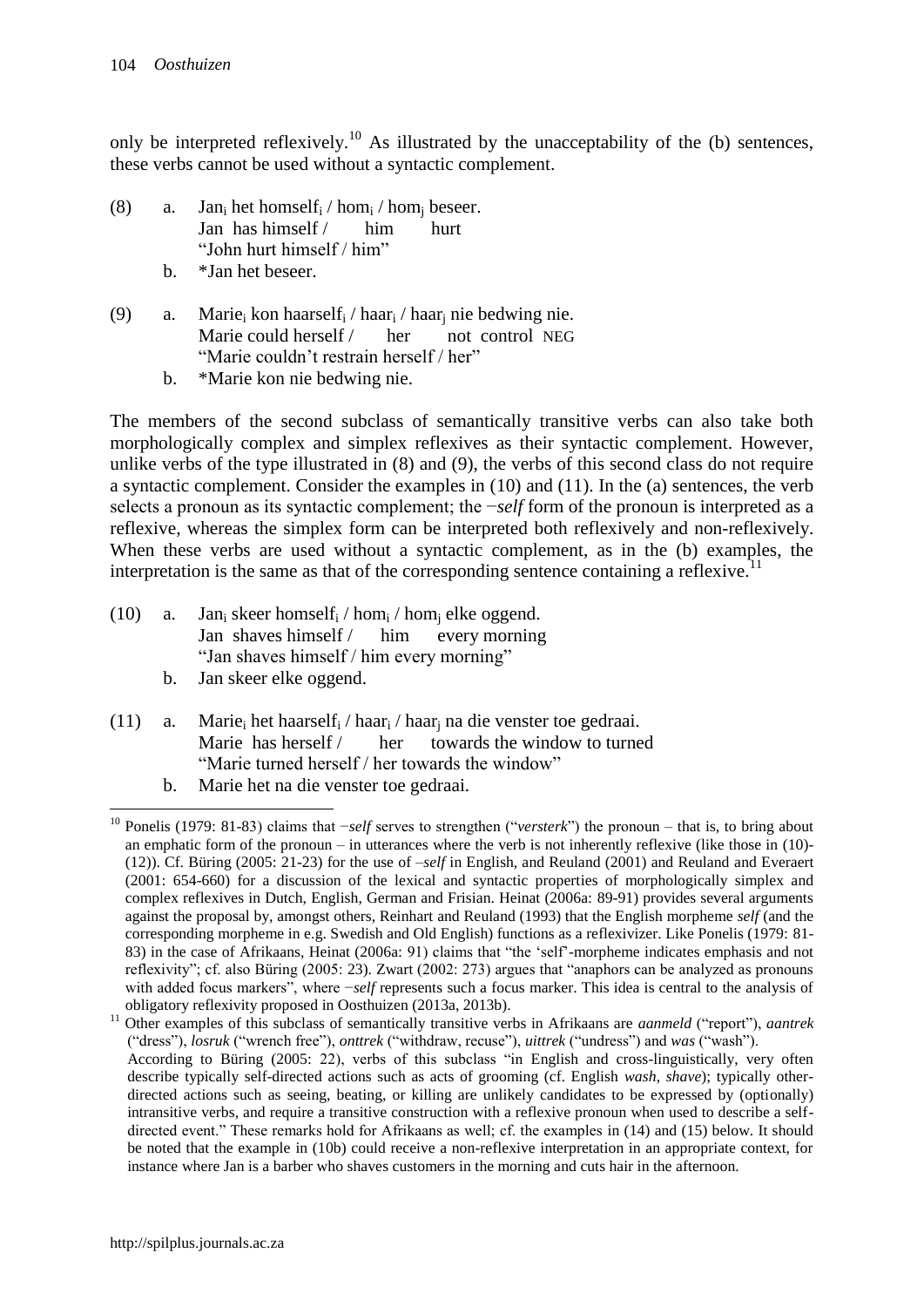Semantically transitive verbs of the third subclass are similar to those of the class illustrated in (10a) and (11a) in that they select a syntactic complement, which moreover can be in the form of a morphologically simplex or complex pronoun. As in all the previous cases, the complex form of the pronoun is obligatorily interpreted as a reflexive. However, in contrast to the other two subclasses, with verbs of this third class a morphologically simplex pronoun can only be interpreted non-reflexively, as illustrated by the examples in  $(12a)$  and  $(13a)$ .<sup>12</sup> That the verbs in question cannot be used without a syntactic complement is shown by the unacceptability of the  $(b)$  sentences.<sup>13</sup>

- (12) a. Jan<sub>i</sub> haat homself<sub>i</sub> / \*hom<sub>i</sub> / hom<sub>i</sub>. Jan hates himself / him "Jan hates himself / him" b. \*Jan haat.
- (13) a. Marie<sub>i</sub> wil haarself<sub>i</sub> / \*haar<sub>i</sub> / haar<sub>i</sub> nomineer as voorsitter. Marie wants-to herself / her nominate as chairperson "Marie wants to nominate herself / her as chairperson"
	- b. \*Marie wil nomineer as voorsitter.

In contrast to the three subclasses of semantically transitive verbs which allow a reflexive interpretation for their pronominal complements, as illustrated in (8)-(13), there are at least two subclasses of "inherently non-reflexive" verbs, that is, verbs where the reflexive interpretation is normally disallowed. The first comprises verbs which express movement of one entity relative to another (usually also moving), with the former remaining in a position before, after or alongside the latter or changing from one of those positions to another. Some of the interpretations allowed and disallowed by verbs of this subclass are illustrated by the examples in  $(14)$ .<sup>14</sup> The verbs of the second subclass, illustrated by the examples in (15), express some sort of action by one entity on another, possibly involving physical contact, and causing the latter to move away from or towards the former.<sup>15</sup> In both cases, the pronominal complement of the verb is interpreted non-reflexively.<sup>16</sup>

 $\overline{a}$ <sup>12</sup> More examples of this subclass of semantically transitive verbs are *bewonder* ("admire"), *doodmaak* ("kill"), *herken* ("recognise"), *oortuig* ("convince"), *red* ("save"), *verkies* ("prefer") and *verwyder* ("remove").

<sup>13</sup> In utterances like those in  $(8)$ -(13) – i.e. where a pronominal complement is selected by a verb that is not inherently reflexive − the primary stress is placed on the pronoun when the utterance is spoken with the normal, non-emphatic sentence stress pattern (cf. *Jan<sup>i</sup> haat homSELF<sup>i</sup>* , *Jan<sup>i</sup> haat HOMj*). This is in contrast to the normal stress pattern which is standardly found with utterances containing an inherently reflexive verb (cf. note 6).

<sup>14</sup> Some more examples of this subclass of verbs are *agterlaat* ("leave behind"), *agternasit* ("chase"), *agtervolg* ("pursue"), *inhaal* ("catch up"), *lei* ("lead"), *opvolg* ("succeed") and *voorafgaan* ("precede"). As the examples show, these verbs are typically compounds with a preposition (or adverb) expressing direction as their first element.

<sup>&</sup>lt;sup>15</sup> This subclass includes several compound verbs with a directional preposition or adverb as their first element, e.g. *rondstamp* ("push around"), *terugstuur* ("send back"), *uitstuur* ("send out") and *wegpluk* ("pull away").

<sup>&</sup>lt;sup>16</sup> It was stated above that the two subclasses of verbs illustrated in (14) and (15) "normally" do not allow a reflexive interpretation for their pronominal complements. Given an appropriate context, however, such an interpretation would be feasible, for example, where the speaker is using the pronominal complement to refer to one or another representation or depiction (a statue, painting, cardboard cut-out, etc.) of the entity already identified by the subject of the sentence. Such an interpretation would be pragmatically highly constrained, and evidently cannot be accounted for in exclusively grammatical terms. The general point is well stated by Sperber and Wilson (1995: 9-13) who illustrate a wide range of aspects of interpretation which "involve an interaction between linguistic structure and non-linguistic information, only the former being dealt with by the grammar"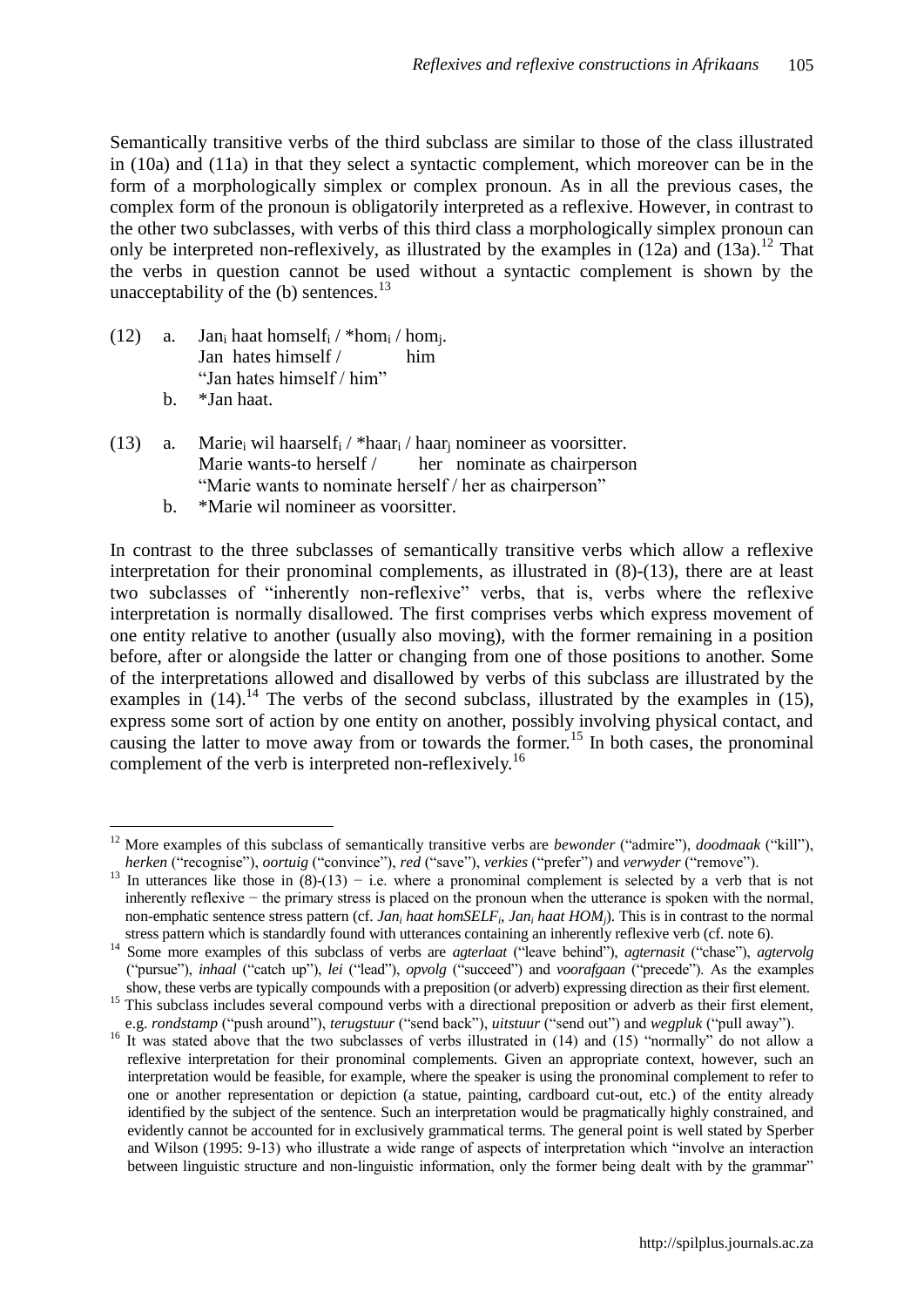- (14) a. Jan<sub>i</sub> het \*homself<sub>i</sub> / \*hom<sub>i</sub> / hom<sub>i</sub> net voor die brug verbygesteek. Jan has himself / him just before the bridge by-passed "Jan overtook him just before the bridge"
	- b. Marie<sub>i</sub> sal \*haarself<sub>i</sub> / \*haar<sub>i</sub> / haar<sub>i</sub> na die funksie toe vergesel. Marie will herself / her to the function to accompany "Marie will accompany her to the function"
- (15) a. Marie<sub>i</sub> het \*haarself<sub>i</sub> / \*haar<sub>i</sub> / haar<sub>i</sub> omgestamp. Marie has herself / her over-pushed "Marie pushed her over"
	- b. Jan<sub>i</sub> wink \*homself<sub>i</sub> / \*hom<sub>i</sub> / hom<sub>i</sub> nader. Jan beckon himself / him near "Jan beckoned him to come nearer"

In the constructions in (8)-(13), the pronoun functions as the direct object argument of a transitive verb and has the thematic (θ-)role of theme (or patient). In the double object construction illustrated by the examples in (16), by contrast, the pronoun functions as the indirect object argument of a ditransitive verb and is assigned the  $\theta$ -role of goal.<sup>17</sup> In this construction, the complex form of the pronoun is interpreted as a reflexive and the simplex form as a non-reflexive.<sup>18</sup>

- (16) a. Marie<sub>i</sub> het haarself<sub>i</sub> / \*haar<sub>i</sub> / haar<sub>i</sub> 'n guns bewys. Marie has herself / her a favour proved "Marie did herself / her a favour"
	- b. Jan<sub>i</sub> gun homself<sub>i</sub> / \*hom<sub>i</sub> / hom<sub>i</sub> geen rus nie. Jan grants himself / him no rest NEG "Jan doesn't allow himself / him any rest"

### **3.2 Prepositional object constructions**

In all the constructions considered so far, the reflexive occurs either as the semantically inert syntactic complement of an inherently reflexive verb, as in (5) and (6), or as the (in)direct object argument of a (di)transitive verb, as in (8)-(13) and (16). The reflexive can, however, also occur as the object argument of a preposition, as shown by the examples in (17). In both cases, the preposition selects a morphologically complex or simplex pronoun as its complement; the −*self* form is interpreted reflexively and the simplex form non-reflexively. The pronoun is assigned the  $\theta$ -role of patient in (17a) and source in (17b).<sup>19</sup>

 $\overline{a}$ 

<sup>(</sup>Sperber and Wilson 1995: 10). Such interactions involving the interpretation of reflexives will not be dealt with in this article. For interesting proposals in this regard, cf. Culicover and Jackendoff (2005: ch. 10 and 11).

<sup>17</sup> One of the θ-roles which is sometimes identified in the literature is that of benefactive (or beneficiary). However, it is not always clear exactly how to differentiate this role from that of goal (cf. e.g. Haegeman 1994: 50). On intuitive grounds, it could be claimed that the role assigned to the indirect object argument in (16a) is actually benefactive and something like "malefactive" in the case of (16b).

<sup>&</sup>lt;sup>18</sup> Some more examples of ditransitive verbs, i.e. verbs occurring in the double object construction, are *belowe* ("promise"), *gee* ("give, provide"), *leer* ("learn, teach"), *ontsê* ("deny"), *toedien* ("administer") and *toeken* ("award"); cf. Ponelis (1979: 206-207).

<sup>&</sup>lt;sup>19</sup> Following what seems to be common practice in grammatical analyses, it is assumed in this article that the object argument of a preposition is assigned its particular θ-role by the preposition in question. However, it is possible that the  $\theta$ -role is actually assigned by the verb (or the verb in conjunction with the preposition), especially in those cases where the containing PP functions as the complement of the verb rather than as an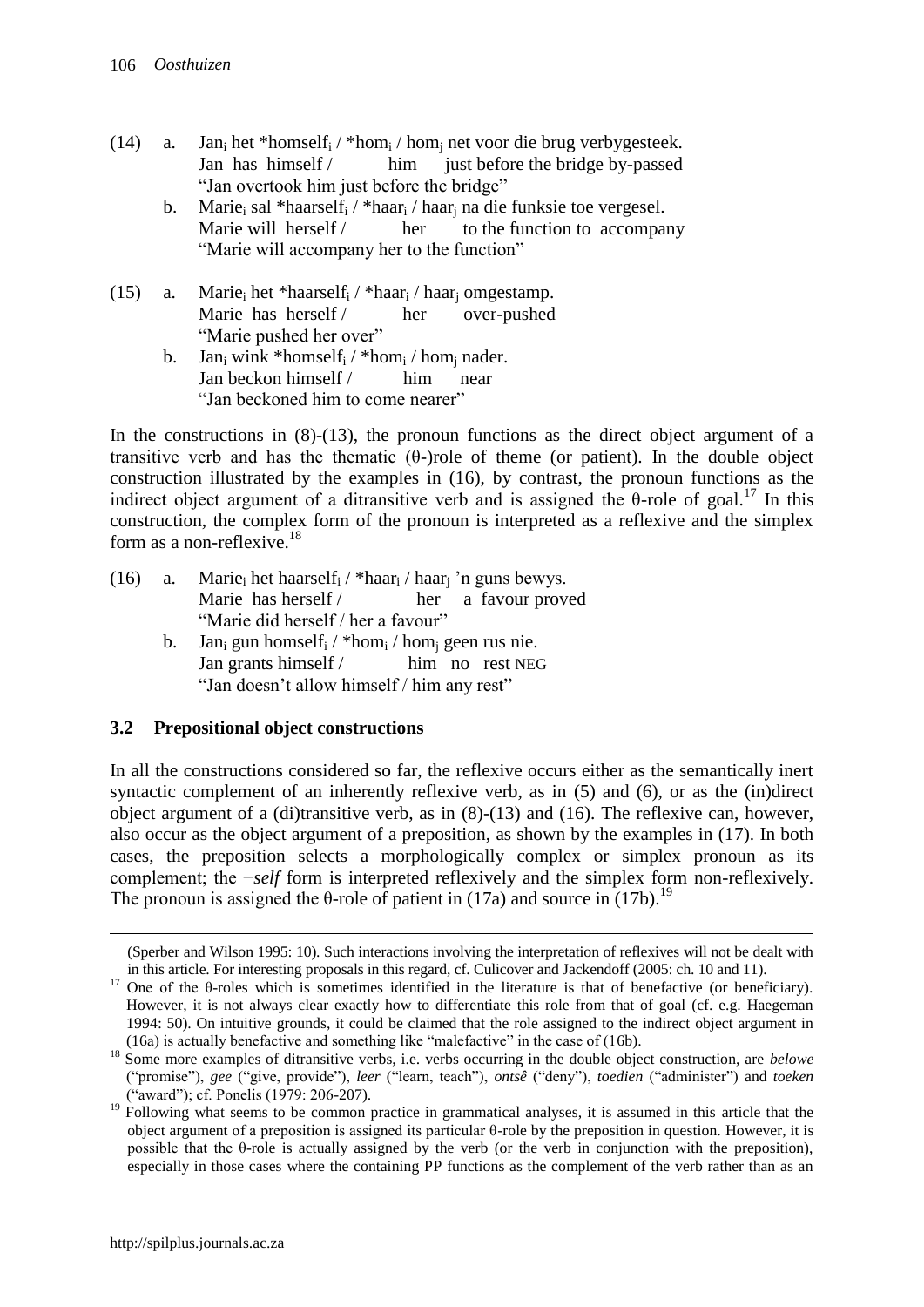- (17) a. Marie<sub>i</sub> het met haarself<sub>i</sub> / \*haar<sub>i</sub> / haar<sub>i</sub> gepraat. Marie has with herself / her talked "Marie talked to herself / her"
	- b. Jan<sub>i</sub> het seker van homself<sub>i</sub> / \*hom<sub>i</sub> / hom<sub>i</sub> 'n Valentynskaartjie gekry. Jan has likely from himself / him a valentine-card got "Jan probably received a Valentine's card from himself / him"

Different, and often less firm, patterns of acceptability than the one illustrated in (17) are found with prepositions that assign θ-roles other than patient or source to their pronominal complement. Firstly, with a preposition assigning the agent θ-role, the simplex form of the pronoun can be interpreted reflexively as well as non-reflexively, as shown in (18); in this case the reflexive is standardly used without the −*self* suffix.<sup>20</sup>

- (18) a. Marie<sub>i</sub> beweer die boek is deur haar<sub>i</sub> / haar<sub>i</sub> geskryf. Marie claims the book was by her written "Marie claims the book was written by her"
	- b. Jan<sub>i</sub> sê daardie moontlikheid is deur hom<sub>i</sub> / hom<sub>i</sub> oorweeg. Jan says that possibility was by him considered "Jan says that possibility was considered by him"

Consider, secondly, constructions in which the preposition assigns the  $\theta$ -role of goal to its pronominal complement. In this case, there appear to be two patterns of acceptability. On the one hand, with verbs that typically imply (physical or abstract) movement *away* from the agent, the simplex form of the pronoun can only be interpreted non-reflexively, which means that the −*self* form is required for expressing reflexivity. This is illustrated by the examples in (19). On the other hand, with verbs that typically imply (physical or abstract) movement *towards* the agent, the −*self* form is not standardly used and the simplex form can have both a reflexive and a non-reflexive interpretation, as in  $(20)^{21}$ 

(i) Jan<sub>i</sub> het vir hom<sub>i</sub> / hom<sub>j</sub> 'n toebroodjie gemaak.

 $\overline{a}$ 

Jan has for him a sandwich made

"Jan made a sandwich for himself / him"

(ii) a. Marie<sub>i</sub> het die mantel om (oor) haar<sub>i</sub> / haar<sub>i</sub> gedraai (getrek).

Marie has the cloak around (over) her twisted (pulled) "Marie pulled the cloak around (over) her"

adjunct. Another possibility in such cases is that the  $\theta$ -role is not assigned specifically to the object of the preposition, but to the PP as a whole. These possibilities will not be examined further here.

<sup>20</sup> Given Ponelis"s (1979) claim about the increasing use of the −*self* form of the reflexive in Afrikaans (cf. note 6), it could be argued that the use of this form in examples like (18) should be ascribed to the influence of English (although, interestingly, the −*self* form seems to be unacceptable in the corresponding English examples in (18)). Alternatively, it could be the case that −*self* is used in these examples to provide emphasis (cf. note 10), especially since the utterances in question can be spoken with the primary stress on −*self* (cf. *Marie<sup>i</sup> beweer die boek is deur haarSELF<sup>i</sup> geskryf*, *Jan<sup>i</sup> sê daardie moontlikheid is deur homSELF<sup>i</sup> oorweeg*). Unless otherwise stated, these remarks about the use of the complex form of the reflexive also apply to the examples in (20)-(22) and in note 21.

<sup>&</sup>lt;sup>21</sup> In cases where the preposition appears to assign the benefactive θ-role (cf. note 17) to its pronominal complement, as in (i) below, the pattern of acceptability is the same as that illustrated in (20).

The pattern of acceptability in (20) is also found with prepositions like *om* ("around"), *onder* ("under") and *oor* ("over"), as illustrated by the examples in (ii) below. In each case, the preposition assigns some sort of goal θ-role to its pronominal complement. Unlike in (20), however, the activities expressed by the verbs in (ii) do not seem to involve (physical or abstract) displacement of the theme, but rather a three-dimensional change or "deformation".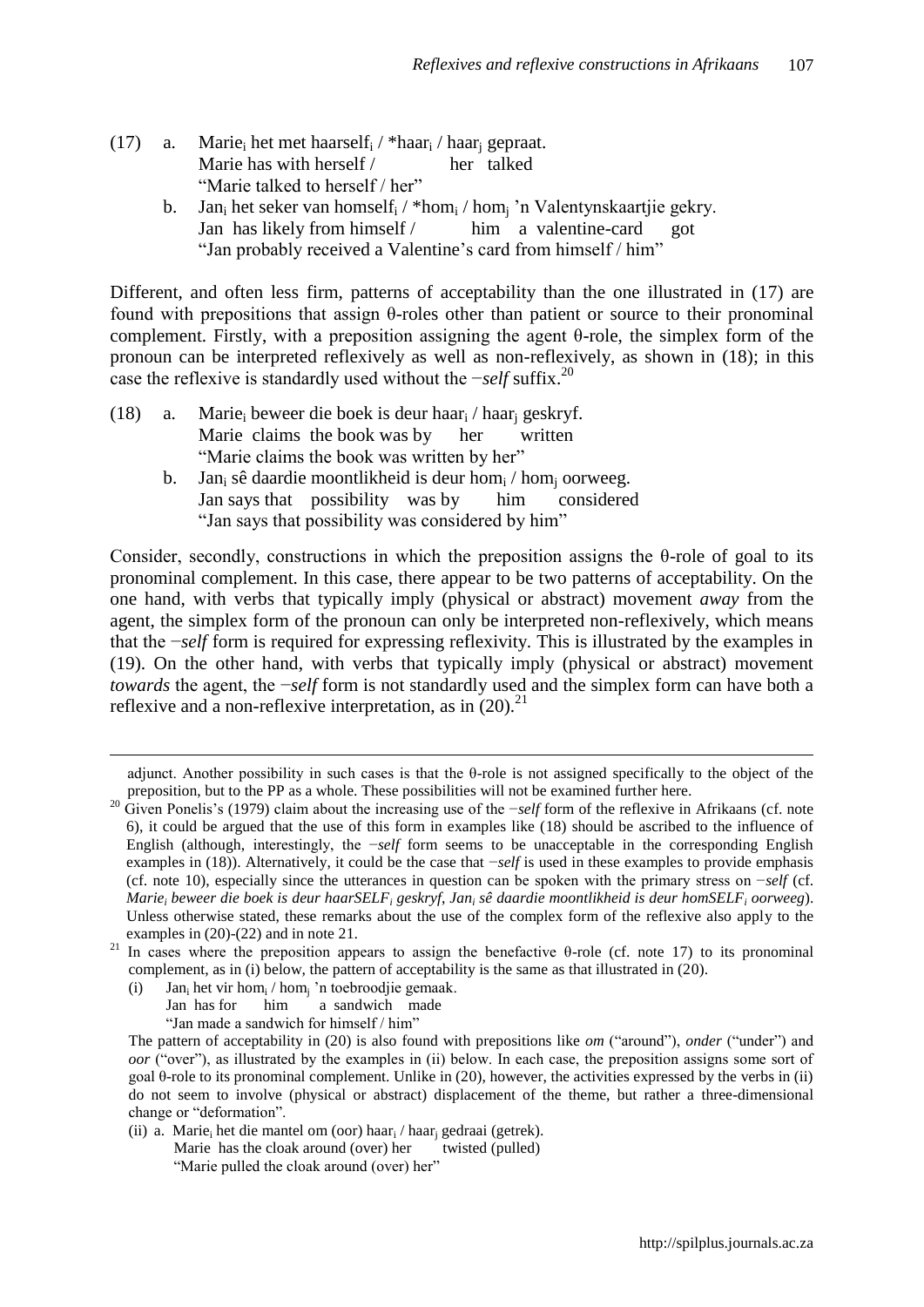- (19) a. Jan<sub>i</sub> het die Valentynskaartjie vir homself<sub>i</sub> / \*hom<sub>i</sub> / hom<sub>i</sub> gestuur. Jan has the Valentine-card for himself / him sent "Jan sent the Valentine's card to himself / him"
	- b. Marie<sub>i</sub> kon die aandele aan haarself<sub>i</sub> / \*haar<sub>i</sub> / haar<sub>i</sub> verkoop het. Marie could the shares to herself / her sold have "Marie could have sold the shares to herself / her"
- (20) a. Marie<sub>i</sub> het vir haar<sub>i</sub> / haar<sub>i</sub> koffie bestel. Marie has for her coffee ordered "Marie ordered coffee for herself / her"
	- b. Jan<sub>i</sub> wil 'n motorfiets vir hom<sub>i</sub> / hom<sub>i</sub> koop. Jan wants-to a motorcycle for him buy "Jan wants to buy a motorcycle for himself / him"

Consider next constructions where the preposition assigns the  $\theta$ -role of (physical or abstract) location to its pronominal object. As illustrated by the examples in (21), the general pattern in these constructions is that the simplex form of the pronoun can be interpreted both reflexively and non-reflexively; the morphologically complex form is not standardly used.

- (21) a. Marie<sub>i</sub> sit die boek langs haar<sub>i</sub> / haar<sub>i</sub> neer. Marie puts the book next-to her down "Marie puts the book down next to her"
	- b. Jan<sub>i</sub> het baie wagte om hom<sub>i</sub> / hom<sub>i</sub> geplaas. Jan has many guards around him placed "Jan placed many guards around him"

The pattern illustrated in (21) does not hold, however, for constructions where the preposition assigns a θ-role of what may be called "subject-associated (physical or abstract) location" to its pronominal complement. In this case, as in the case of inherently reflexive verbs (cf. (5) and (6) above), the pronoun cannot receive a non-reflexive interpretation. This is clear from the examples in (22); the reflexive standardly takes the morphologically simplex form.

- (22) a. Marie<sub>i</sub> kry 'n snaakse gevoel in haar<sub>i</sub> / \*haar<sub>j</sub>. Marie gets a strange feeling in her "Marie is getting a funny feeling"
	- b. Jan<sub>i</sub> het dit nie in homi / \*homi om 'n leier te wees nie.<sup>22</sup> Jan has it not in him COMP a leader to be NEG "Jan doesn't have it in him to be a leader"
	- c. Marie<sup>i</sup> het dit op haar<sup>i</sup> / \*haar<sup>j</sup> geneem om hulle te help. Marie has it on her taken for them to help "Marie took it upon herself to help them"

 $\overline{a}$ 

b. Jan<sub>i</sub> druk die laken onder hom<sub>i</sub> / hom<sub>i</sub> in. Jan pushes the sheet under him in

 <sup>&</sup>quot;Jan tucks the sheet in under him"

<sup>&</sup>lt;sup>22</sup> The item *om* which co-occurs with the infinitive marker *te* in infinitival clauses is assumed to be a non-finite complementiser, as in Dutch; cf. e.g. De Villiers (1975: 224-233), Walraven (1975), Ponelis (1979: 247, 429- 433), Broekhuis et al. (1995), Zwart (1997: 109-116).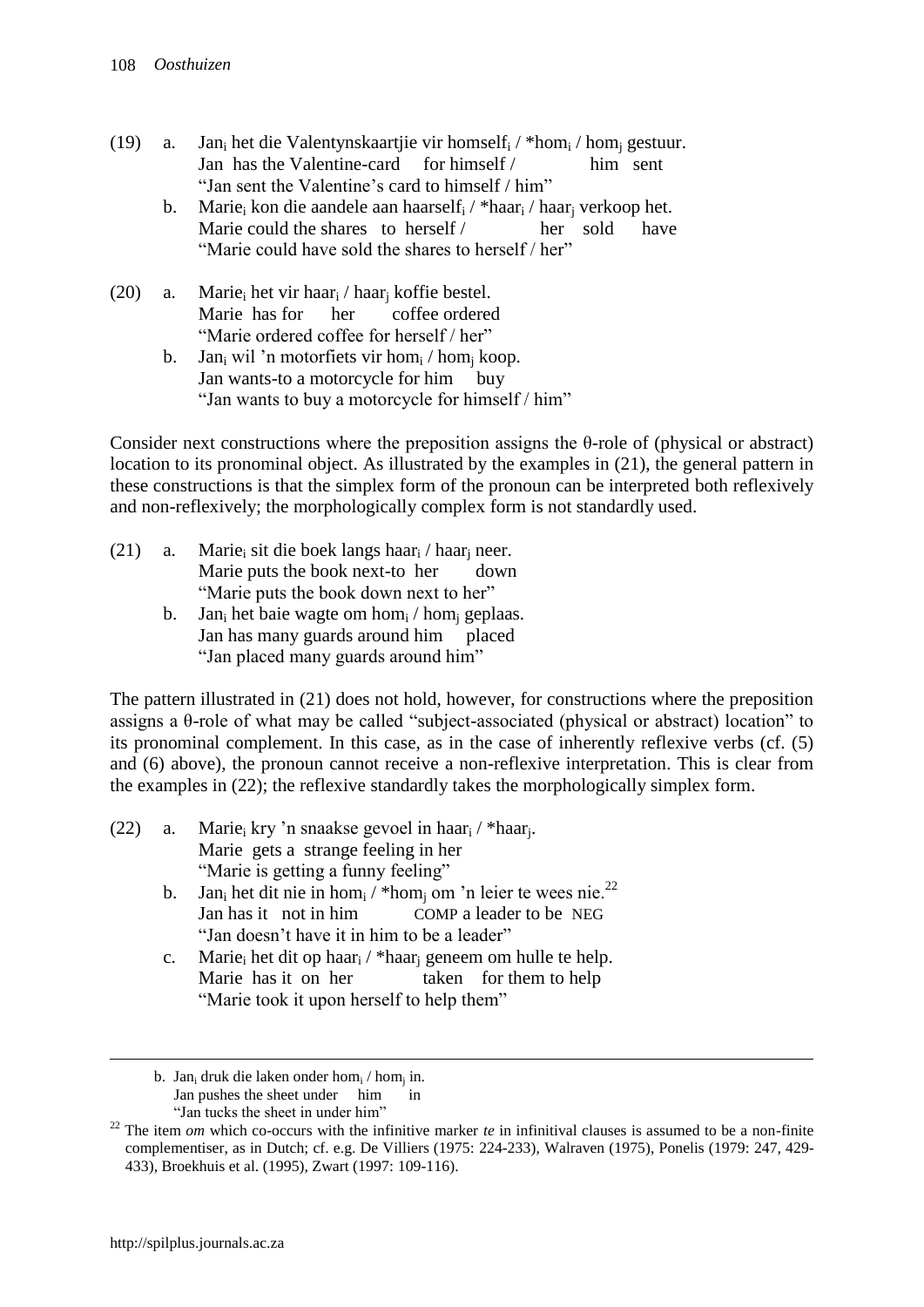d. Jan<sub>i</sub> sal Marie se woorde altyd met hom<sub>i</sub> / \*hom<sub>i</sub> saamdra. Jan will Marie POSS words always with him along-carry "Jan will always carry Mary"s words with him"

In the examples in (23), the pronominal complement of the preposition is also assigned the  $\theta$ role of subject-associated location and, as in the case of (22), the pronoun can only be interpreted reflexively. However, in contrast to the pattern in (22), the reflexive must take the complex −*self* form.<sup>23</sup>

- (23) a. Jan<sub>i</sub> glimlag by homself<sub>i</sub> / \*hom<sub>i</sub> / \*hom<sub>j</sub>. Jan smiles by himself / him "Jan is smiling by himself"
	- b. Marie<sub>i</sub> was buite haarself<sub>i</sub> / \*haar<sub>i</sub> / \*haar<sub>i</sub> van woede. Marie was out herself / her of rage "Marie was beside herself with rage"
	- c. Jan<sub>i</sub> is nogal baie in homself<sub>i</sub> / \*hom<sub>i</sub> / \*hom<sub>i</sub> gekeer. Jan is rather much in himself / him turned "Jan is rather wrapped up in thought"
	- d. Marie<sub>i</sub> is uit haarself<sub>i</sub> / \*haar<sub>i</sub> / \*haar<sub>i</sub> tot niks in staat nie. Marie is out herself / her to nothing in state NEG "Marie is not capable of anything of her own will"

One further pattern which seems to involve the location θ-role should be mentioned here. Consider the examples in (24). In each case, the pronominal complement of the preposition is assigned what appears to be a "non-subject-associated location" role. In contrast to the patterns illustrated in (21)-(23), the pronouns in (24) can only be interpreted non-reflexively.<sup>24</sup>

- (i) a. Jan<sub>i</sub> het saam met \*homself<sub>i</sub> / \*hom<sub>i</sub> / hom<sub>j</sub> in die koor gesing. Jan has along with himself / him in the choir sang "Jan sang with him in the choir" b. Jan<sub>i</sub> het die grappie saam met \*homself<sub>i</sub> / \*hom<sub>i</sub> / hom<sub>i</sub> geniet. Jan has the joke along with him enjoyed
	- "Jan enjoyed the joke along with him"
	- c. Marie<sub>i</sub> was saam met \*haarself<sub>i</sub> / \*haar<sub>i</sub> / haar<sub>j</sub> op skool. Marie was together with her at school
		- "Marie went to school with her"

As illustrated in (i), the preposition typically co-occurs with the item *saam* ("along", "together (with)") when accompaniment is expressed. Omitting *saam* often leads to ambiguity – e.g. without *saam*, (ib) also allows the

 $\overline{a}$  $23$  It is not clear how the difference in acceptability patterns between (22) and (23) can be accounted for. One possibility is simply to view the choice of reflexive form (simplex vs. complex) as an intrinsic lexical property of the particular preposition. However, this would mean that a preposition like *in* would have two incompatible properties, as illustrated in (22a) and (23c). Another possibility is to view utterances like those in (23) as idiomatic expressions, where some parts are lexically invariant (e.g. the preposition and the −*self* form of the pronoun in (23a)) and other parts can be filled by various items from a restricted set (e.g. the verb slot in (23a), which can be filled by verbs expressing a range of emotions or mental states, such as *dink* ("think"), *wonder* ("wonder"), *brom* ("mutter"), *sug* ("sigh"), *droom* ("dream"), *vloek* ("curse"), *gril* ("shudder"), etc. For idiomatic constructions, cf. e.g. Hopper and Traugott (1993), Kay and Fillmore (1999) and Wee and Ying (2008).

<sup>&</sup>lt;sup>24</sup> Notice that the acceptability pattern in  $(24)$  is the same as that found with the two subclasses of semantically transitive verbs illustrated in  $(14)$  and  $(15)$  (cf. also note 16). This pattern is also shown by the examples in  $(i)$ below. Here, the pronominal complement of the preposition expresses the thematic relation of accompaniment (cf. Gruber 1965: 55-58), a relation which is associated with an entity accompanying another entity who is performing an activity or experiencing some sort of state. It is not clear, however, whether this relation represents a distinct θ-role of accompaniment or whether it should be subsumed under some other θ-role.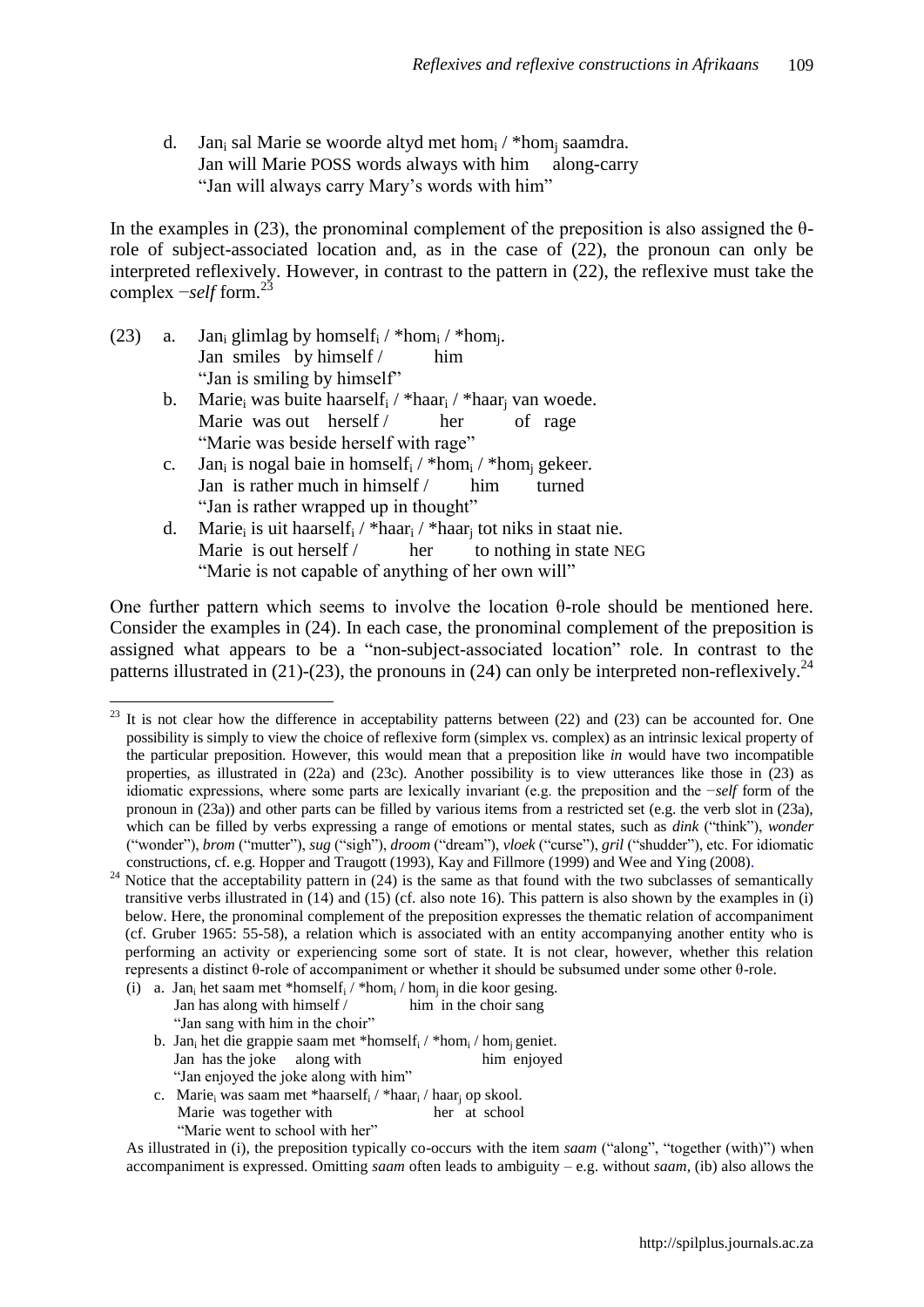- (24) a. Jan<sub>i</sub> stap agter \*homself<sub>i</sub> / \*hom<sub>i</sub> / hom<sub>i</sub>. Jan walks behind himself / him "Jan is walking behind him"
	- b. Marie<sub>i</sub> het op \*haarself<sub>i</sub> / \*haar<sub>i</sub> / haar<sub>i</sub> gelê. Marie has on herself / her lain "Marie was lying on her"
	- c. Jan<sub>i</sub> sal die pakkie met \*homself<sub>i</sub> / \*hom<sub>i</sub> / hom<sub>i</sub> saamstuur. Jan will the parcel with himself / him along-send "Jan will send a parcel with him"

We turn our attention now to constructions where the PP, comprising a preposition and its object argument, functions as the complement of a noun. Consider the examples in (25). In all these cases, the pronominal complement of the preposition can be interpreted reflexively and non-reflexively, with the simplex form of the pronoun standardly used for the reflexive interpretation.<sup>25</sup> The pronoun is assigned the location θ-role in (25a), the agent θ-role in (25b) and the possessor  $θ$ -role in (25c).

- (25) a. Jan<sub>i</sub> ken nie die mense langs hom<sub>i</sub> / hom<sub>i</sub> nie. Jan knows not the people next-to him NEG "Jan doesn"t know the people next to him"
	- b. Marie<sub>i</sub> het daardie opmerking deur haar<sub>i</sub> / haar<sub>i</sub> bevestig. Marie has that remark by her confirmed "Marie confirmed that remark by her"
	- c. Jan<sub>i</sub> wil 'n verlangse oom van hom<sub>i</sub> / hom<sub>i</sub> besoek. Jan wants-to a distant uncle of him visit "Jan wants to visit a distantly related uncle of him"

The pattern illustrated in  $(25)$  – that is, where the simplex form of the pronoun can have both a reflexive and a non-reflexive interpretation − is also displayed by the examples in (26). Here, the pronoun is assigned the θ-role of theme.

- (26) a. Marie<sup>i</sup> sal die gerugte oor haar<sup>i</sup> / haar<sup>j</sup> ontken. Marie will the rumours about her deny "Marie will deny the rumours about her"
	- b. Jan<sub>i</sub> het 'n foto van hom<sub>i</sub> / hom<sub>i</sub> in die koerant gesien.<sup>26</sup> Jan has a photo of him in the newspaper seen "Jan saw a photo of him in the newspaper"

In the examples in (27) and (28), the pronoun also appears to be assigned the theme  $\theta$ -role. However, in contrast to (26), the simplex form of the pronoun in (27) and (28) cannot be interpreted reflexively; in these cases, reflexivity can only be expressed by the −*self* form.

 $\overline{a}$ 

interpretation that Jan enjoyed the joke which involved someone else, viz. the entity referred to by the pronoun. In traditional grammars, *saam* is usually classified as an adverb, and in more recent analyses as a postposition (cf. e.g. Oosthuizen 2000, Biberauer 2008, De Vos 2009).

<sup>25</sup> When spoken with primary stress in examples like those in (27), the −*self* form likely functions to provide emphasis (cf. notes 10 and 20); this also holds for the examples in (28) and the one in (ib) in note 29.

<sup>&</sup>lt;sup>26</sup> Here, the preposition *van* is intended to have a representational reading ("he is represented in the photo"), not an agentive reading ("the photo was taken by him") or a possessional reading ("the photo belongs to him").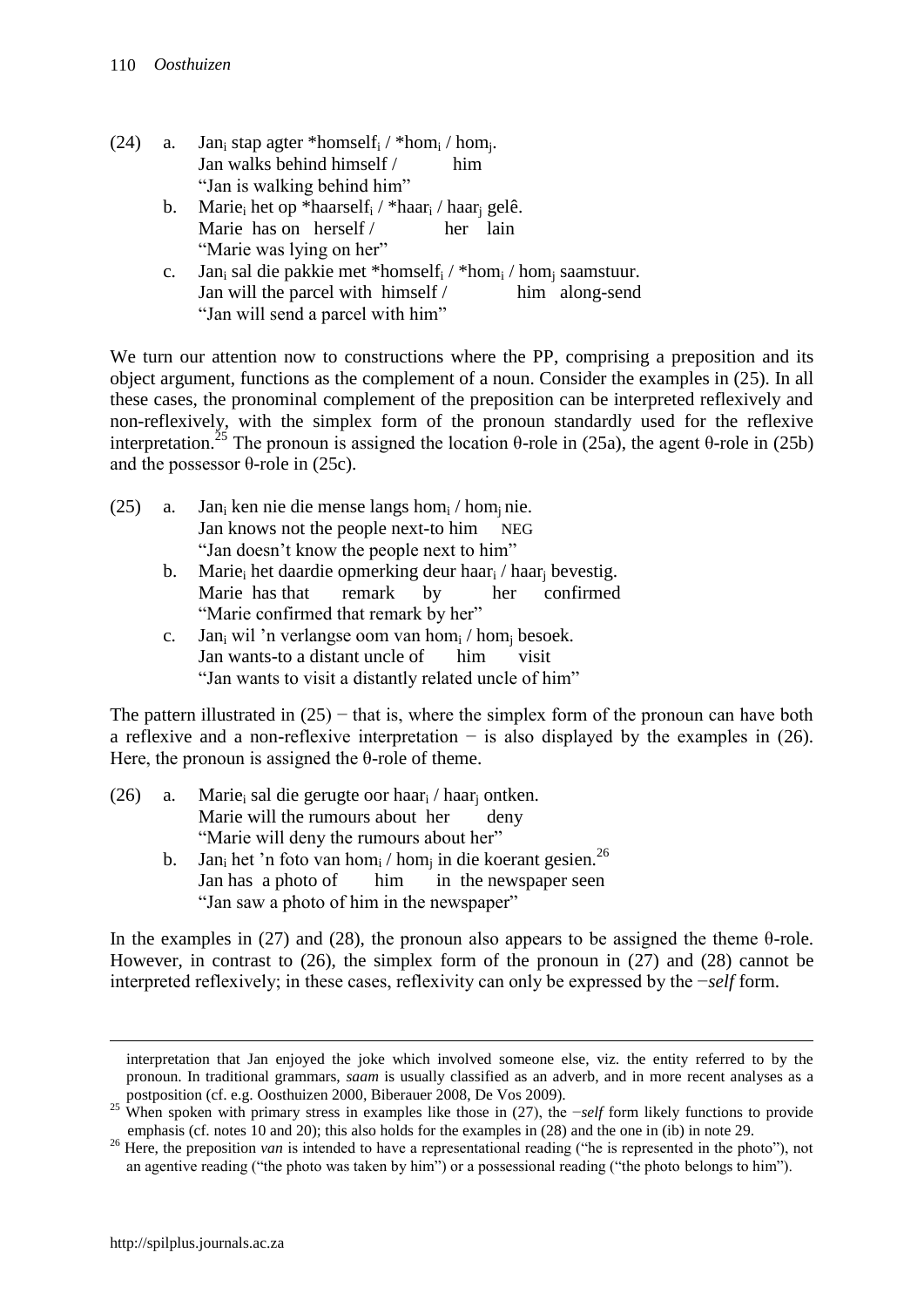- (27) a. Jan<sub>i</sub> het almal behalwe homself<sub>i</sub> / \*hom<sub>i</sub> / hom<sub>i</sub> vertrou. Jan has all except himself / him trusted "Jan trusted everyone except himself / him"
	- b. Marie<sub>i</sub> kan niemand buiten haarself<sub>i</sub> / \*haar<sub>i</sub> / haar<sub>i</sub> blameer nie. Marie can no-one except herself / her blame NEG "Marie can blame no-one but herself / her"
- (28) a. Marie<sub>i</sub> het interessante dinge van haarself<sub>i</sub> / \*haar<sub>i</sub> / haar<sub>i</sub> gesê.<sup>27</sup> Marie has interesting things of herself / her said "Marie said interesting things about herself / her"
	- b. Jan<sub>i</sub> sal niks oor homself<sub>i</sub> / \*hom<sub>i</sub> / hom<sub>i</sub> verklap nie. Jan will nothing about himself / him divulge NEG "Jan won't give away anything about himself / him"

It is not clear how to account for the difference in acceptability patterns between (26) on the one hand, and (27) and (28) on the other hand. Apart from the following observations, this issue will not be examined further in this article. As regards (27), it could perhaps be argued that the pronominal complement of the preposition is actually assigned the θ-role of benefactive (or "malefactive", taking into account the meaning of the sentence). From a thematic point of view, then, the pattern in (27) would be unrelated to the one in (26), which involves the theme role. Alternatively, it could be argued that the sequence [*nominal*   $expression + PP$  in (27) represents an idiomatic construction (cf. note 23), where (i) the preposition slot is lexically invariant in that it can only be filled by *behalwe* (or its more formal synonyms *buiten*, *benewens*, *naas* and *behoudens*, in order of relative obsoleteness),<sup>28</sup> (ii) the pronominal complement of the preposition must take the −*self* form if it is used reflexively, and (iii) the nominal slot can only be filled by a quantifier or a quantified expression (e.g. *almal* ("all"), *enigeen* ("anyone"), *niemand* ("no-one"), *g'n mens* ("no person")). As regards (28), it would seem that sentences of this type involve verbs expressing activities which may be described as "subject-originated", i.e. (deliberate) activities having the subject as originator. $^{29}$ 

In all the constructions described so far in this section, the reflexive takes as its antecedent the subject of the sentence. Consider, however, the example in (29). In this construction, *Piet* functions as the indirect object argument of the ditransitive verb *wys* ("show") and the

 $\overline{a}$ <sup>27</sup> The prepositions *betreffende*, *insake*, *omtrent* and *rakende* ("about, concerning"), and their obsolete synonym *nopens*, can also occur in the construction illustrated in (28), though usually in more formal contexts.

 $28$  Note that these prepositions all have a quantifier-like "exclusion" function, the only prepositions in Afrikaans with this function.

<sup>29</sup> Some more examples of such verbs are *bekend maak* ("make known"), *kwytraak* ("let drop"), *meedeel* ("say, state"), *noem* ("mention"), *terughou* ("keep back"), *vertel* ("tell") and *uitlap* ("reveal"). Verbs like *agterkom* ("realise, discover") and *hoor* and *verneem* ("hear, gather, understand") − usually classified as perception verbs − can also be used in the construction illustrated in (28), as shown in (ia). Paradoxically, however, *hoor* is found in the construction in (28) as well, as shown in (ib), although many native speakers do not have firm intuitions in this case.

<sup>(</sup>i) a. Jan<sub>i</sub> het iets (interessante dinge) oor homself<sub>i</sub> / \*hom<sub>i</sub> / hom<sub>j</sub> agtergekom (gehoor, verneem). Jan has something (interesting things) about himself / him discovered (heard) "Jan discovered (heard) something (interesting things) about himself / him"

b. Jan<sub>i</sub> het 'n (die) opmerking oor hom<sub>i</sub> / hom<sub>i</sub> tydens teetyd gehoor (\*agtergekom, \*verneem). Jan has a (the) remark about him during tea-time heard "Jan heard a (the) remark about him during the tea-break"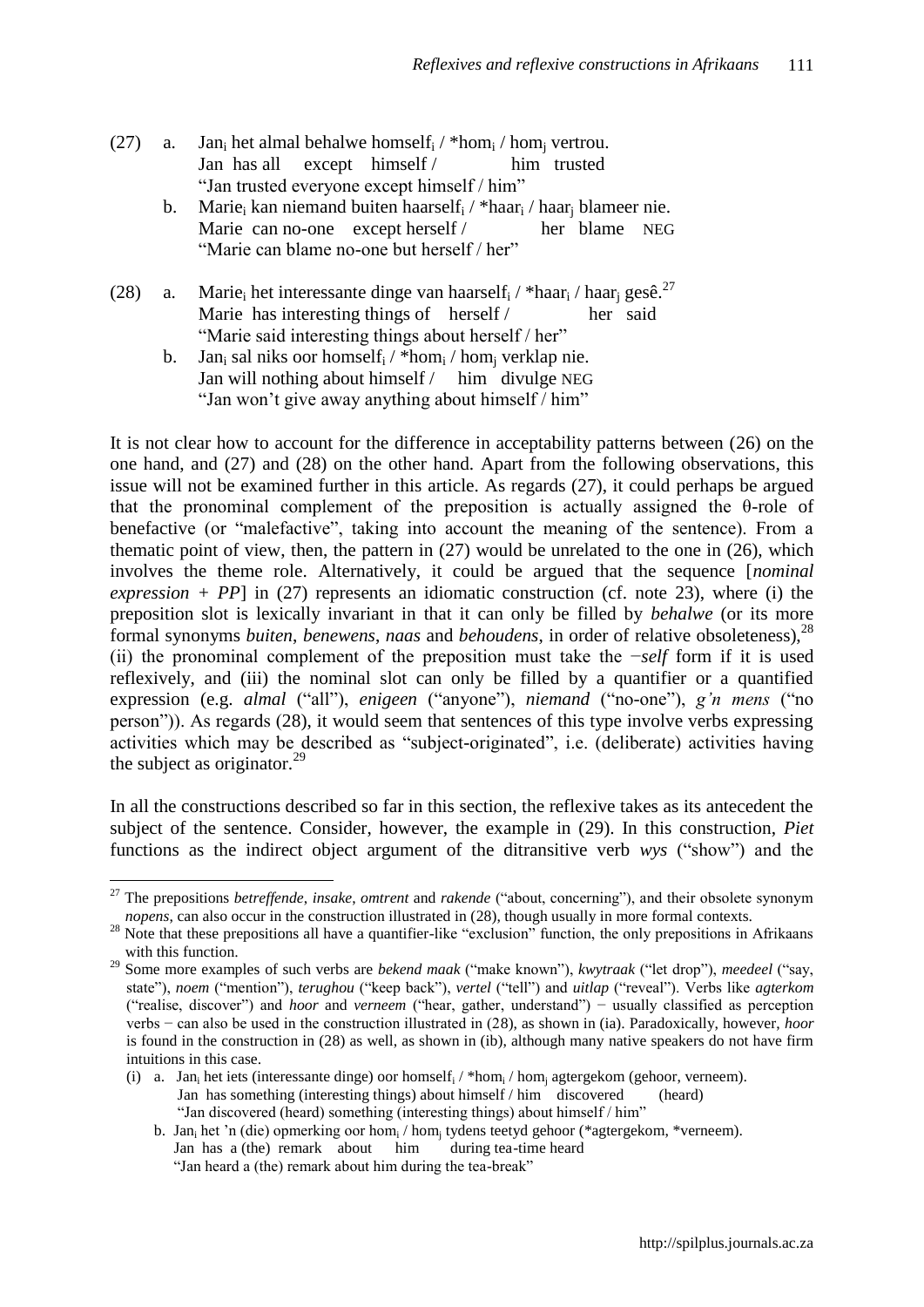expression *'n foto van [pronoun]* as the direct object argument; these two arguments are assigned the  $\theta$ -roles of goal and theme, respectively. The pronominal complement of the preposition *van* is also assigned a theme θ-role, and standardly takes the morphologically simplex form (although the complex −*self* form is commonly used as well; cf. notes 10 and 20). The pronoun can be interpreted reflexively (the −*self* form obligatorily so), taking as its antecedent either the subject or the indirect object. The simplex form can, moreover, also be interpreted non-reflexively, referring on its own to an entity not mentioned in the sentence.

(29) Jan<sub>i</sub> het (vir) Piet<sub>i</sub> 'n foto van homself<sub>i</sub> / homself<sub>i</sub> / hom<sub>i</sub> / hom<sub>i</sub> / hom<sub>k</sub> gewys. Jan has (for) Piet a photo of himself / him shown "Jan showed Piet a photo of himself / him"

### **3.3 Infinitival constructions**

This brings us to constructions where the reflexive forms part of an infinitival clause. Consider the examples in (30), where the infinitival clause is the complement of the verb *probeer* ("try").<sup>30</sup> The pronoun functions as the direct object in (30a) and as the indirect object in (30b). In both cases, the simplex form is interpreted non-reflexively and the complex form reflexively. The −*self* form (indirectly) enters into a coreferential relationship with the subject of the matrix clause: it takes as its antecedent the PRO subject of the infinitival clause which, in turn, is semantically controlled by the subject of the matrix clause.<sup>31</sup>

- (30) a. Marie<sub>i</sub> probeer (om) PRO<sub>i</sub> haarself<sub>i</sub> / \*haar<sub>i</sub> / haar<sub>i</sub> (te) teken. Marie tries (COMP) herself / her (to) draw "Marie is trying to draw herself / her"
	- b. Jan<sub>i</sub> probeer (om) PRO<sub>i</sub> homself<sub>i</sub> / \*hom<sub>i</sub> / hom<sub>i</sub> die kontrak toe(te)ken. Jan tries (COMP) himself / him the contract (to) award "Jan is trying to award himself / him the contract"

As shown in (31), the pattern of acceptability in (30) is also found in sentences where the pronoun occurs in the infinitival complement of the raising verbs *blyk* and *skyn* ("appear", "seem"). In this case, the –*self* form is interpreted coreferentially with the expression which functions as the subject argument of the infinitival clause, but which has been raised to the

- (i) a. Jan probeer om PRO die werk te doen.
	- Jan tries COMP the work to do "Jan tries to do the work"
	- b. Jan probeer PRO die werk te doen.
	- c. \*Jan probeer om PRO die werk doen.
	- d. Jan probeer PRO die werk doen.

 $\overline{a}$ <sup>30</sup> *Probeer* is a so-called "conative verb", i.e. a verb which indicates the effort of an entity in performing an activity or getting into some state. One of the grammatical properties of *probeer* is that it selects a non-finite complement clause which can, but need not, contain the non-finite complementiser *om* and the infinitive marker *te* ("to"), with *te* obligatory if *om* is present (and not standardly used without *om*). These facts are illustrated in (i).

Two other conative verbs in Afrikaans are *poog* (used in more formal contexts) and its obsolete synonym *trag*; the idiomatic expression *'n poging aanwend* ("make an attempt") is also used to express conativity. Unlike *probeer*, these items do not select an infinitival complement of the type in (id).

<sup>&</sup>lt;sup>31</sup> Cf. e.g. Carnie (2002) and Radford (2009) for accessible discussions of PRO, control structures and control theory. As far as could be ascertained, no generative studies have yet been done on control structures in Afrikaans; some proposals on the interpretation of PRO are presented in Oosthuizen (2013a).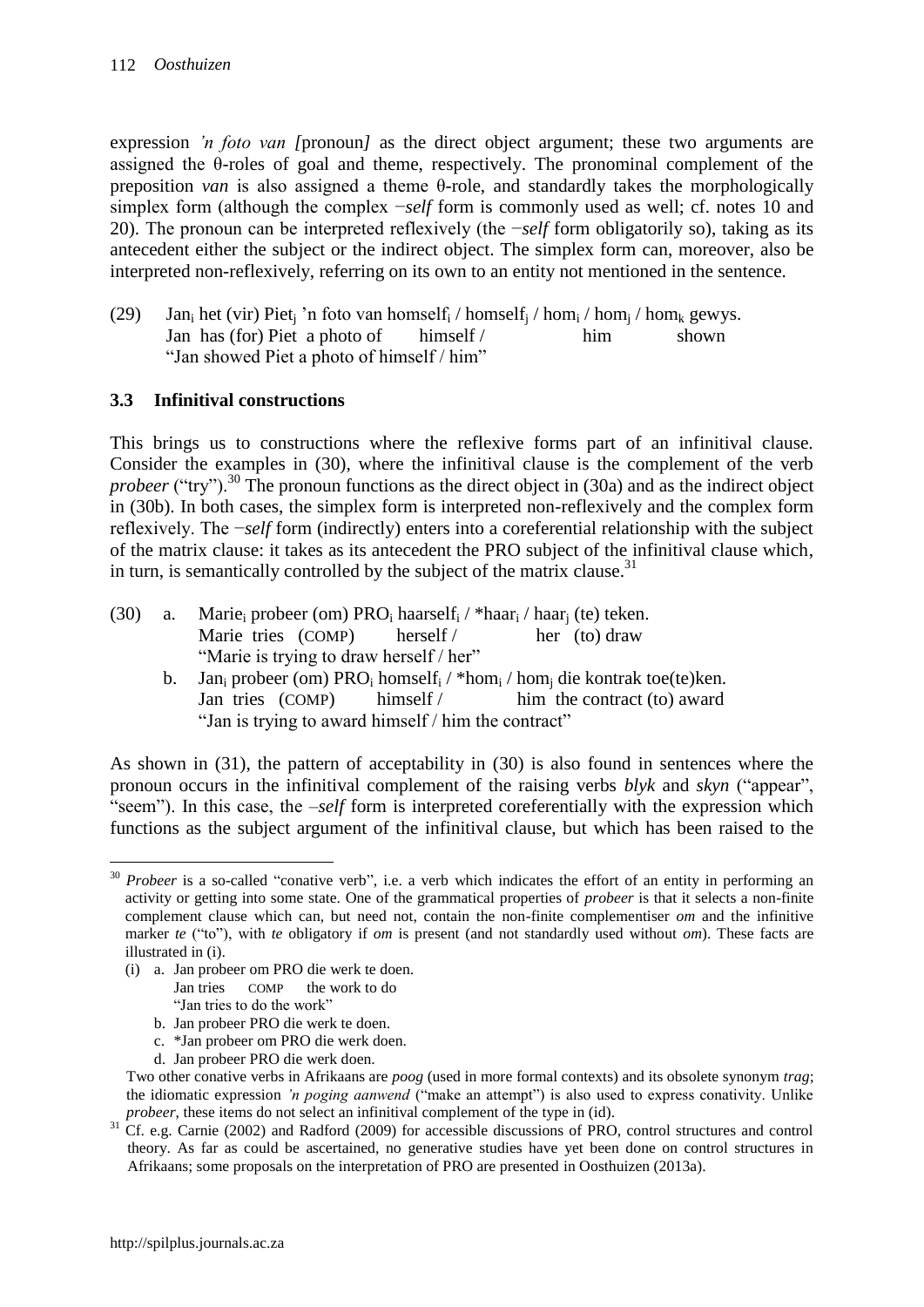structural subject position of the matrix clause.

(31) Jan<sub>i</sub> skyn homself<sub>i</sub> / \*hom<sub>i</sub> / hom<sub>i</sub> te haat. Jan seems himself / him to hate "Jan seems to hate himself / him"

If the infinitival clause contains an inherently reflexive verb, however, the pronoun can only be interpreted reflexively and is standardly used without −*self*, as illustrated in (32).

- (32) a. Jan<sub>i</sub> probeer (om)  $PRO<sub>i</sub> \text{hom}_{i}$  / \*hom<sub>i</sub> (te) verset teen die aanval. Jan tries (COMP) him (to) resist against the attack "Jan is trying to resist the attack against him"
	- b. Marie<sub>i</sub> skyn haar<sub>i</sub> / \*haar<sub>i</sub> goed te gedra. Marie seems her well to behave "Marie seems to behave herself well"

Consider next the examples in (33) and (34).<sup>32</sup> The pronoun functions as the direct object in (33) and as the indirect object in (34). The simplex form can be interpreted non-reflexively as well as reflexively in both constructions; in the latter case, the pronoun can be coreferential with any one of the arguments in the matrix clause. The −*self* form is also commonly used to express reflexivity in these constructions. In such cases, however, the pronoun takes as its antecedent the PRO subject of the infinitival clause which, depending on the properties of the matrix verb, can be semantically controlled by the subject of the matrix clause (as in the (a) sentences) or by a non-subject expression (as in the (b) sentences).

- (33) a. Jan<sub>i</sub> belowe vir Piet<sub>i</sub> om PRO<sub>i</sub> homself<sub>i</sub> / \*homself<sub>i</sub> / hom<sub>i</sub> / hom<sub>i</sub> / hom<sub>k</sub> te skeer. Jan promises for Piet COMP himself / him to shave "Jan promises Piet to shave himself / him"
	- b. Jan<sub>i</sub> vra vir Piet<sub>i</sub> om PRO<sub>i</sub> \*homself<sub>i</sub> / homself<sub>i</sub> / hom<sub>i</sub> / hom<sub>i</sub> / hom<sub>k</sub> te skeer. Jan asks for Piet COMP himself / him to shave "Jan asks Piet to shave himself / him"
- (34) a. Marie<sub>i</sub> belowe vir Susan<sub>i</sub> om PRO<sub>i</sub> (vir) haarself<sub>i</sub> / \*haarself<sub>i</sub> / haar<sub>i</sub> / haar<sub>i</sub> / haar<sub>k</sub> Marie promises for Susan COMP (for) herself / her "n rok te koop. a dress to buy "Marie promises Susan to buy herself / her a dress" b. Marie<sub>i</sub> vra vir Susan<sub>i</sub> om PRO<sub>i</sub> (vir) \*haarself<sub>i</sub> / haarself<sub>i</sub> / haar<sub>i</sub> / haar<sub>i</sub> / haar<sub>k</sub> Marie asks for Susan COMP (for) herself / her
	- "n rok te koop. a dress to buy

<sup>&</sup>quot;Marie asks Susan to buy herself / her a dress"

 $\overline{a}$ <sup>32</sup> The matrix verbs in (33) and (34) both concern a future activity of an entity: *belowe* ("promise") in the (a) sentences indicates a commitment by the agent to perform such an activity, whereas *vra* ("ask") in the (b) sentences indicates an attempt by the agent to somehow influence (manipulate, direct, control, etc.) a future activity of some other entity.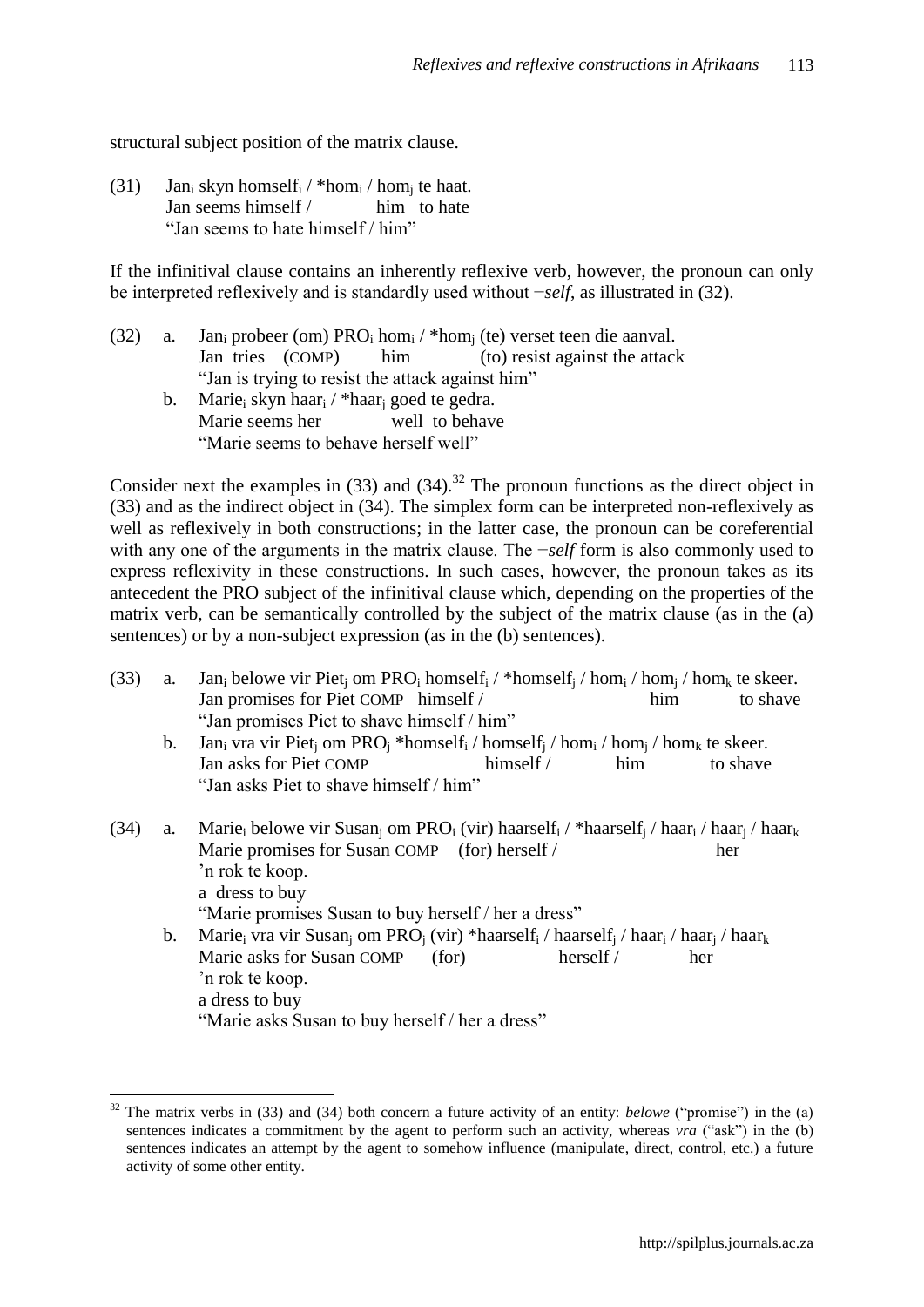On the face of it, the pronoun can also function as the subject of an infinitival clause, as in (35) and (36).<sup>33</sup> In such cases, the −*self* form is interpreted reflexively and the simplex form non-reflexively.

- (35) a. Jan<sub>i</sub> laat homself<sub>i</sub> / \*hom<sub>i</sub> / hom<sub>i</sub> die ondersoek lei. Jan lets himself / him the investigation lead "Jan puts himself / him in charge of the investigation"
	- b. Marie<sub>i</sub> maak haarself<sub>i</sub> / \*haar<sub>i</sub> / haar<sub>i</sub> die medisyne drink. Marie makes herself / her the medicine drink "Marie forces herself / her to drink the medicine"
- (36) a. Jan<sub>i</sub> hoor homself<sub>i</sub> / \*hom<sub>i</sub> / hom<sub>i</sub> lag. Jan hears himself / him laugh "Jan hears himself / him laugh"
	- b. Marie<sub>i</sub> sien haarself<sub>i</sub> / \*haar<sub>i</sub> / haar<sub>i</sub> op die strand lê. Marie sees herself / her on the beach lie "Marie sees herself / her lying on the beach"

In (35), the matrix verbs *laat* ("let") and *maak* ("make") indicate the nature of the agent's involvement in some activity or state, where (i) this involvement ranges over intentional acts or conscious attitudes of coercion, permission, acceptance and effectuation, and (ii) the relevant activity or state can be entered into by either the agent or some other entity.<sup>34</sup> In (36), the infinitival clause forms the complement of the "passive" perception verbs *hoor* ("hear") and *sien* ("see"), which denote the experience or state of using a particular sense (as opposed to "active" perception verbs like *luister* ("listen") and *kyk* ("look") which denote the activity of using the relevant sense).<sup>35</sup> Both types of matrix verb in  $(35)$  and  $(36)$  select a bare

- (i) a. Jan<sub>i</sub> laat hom<sub>i</sub> / hom<sub>i</sub> oortuig (word) (deur Piet). Jan lets him persuaded (be) (by Piet) Jan is letting himself / him be persuaded (by Piet)"
	- b. Marie<sub>i</sub> laat haar<sub>i</sub> / haar<sub>i</sub> nomineer (word) (deur Susan). Marie lets her nominated (be) (by Susan) "Marie is letting herself / her be nominated (by Susan)"

 $\overline{a}$ <sup>33</sup> It is argued in Oosthuizen (2013a: section 3.2.4.2) that the pronoun in sentences like (35) and (36) actually represents the object argument of the matrix verb (in the sense that it receives its θ-role from this verb); at the same time though, it is semantically associated with the PRO subject of the infinitival clause.

<sup>34</sup> An interesting property of *laat*, one not shared by *maak*, is that it can select a passive infinitival complement. This is illustrated by the examples in (i), where the pronoun functioning as the direct object argument occurs in the derived subject position. Note that the infinitival clause can optionally contain a *deur* ("by")-phrase and, less commonly, the passive auxiliary *word* ("be"). In such cases, the reflexive standardly takes the simplex form, which can be interpreted non-reflexively as well. (The −*self* form of the reflexive is also commonly used, possibly under the influence of English or to add emphasis; cf. notes 6 and 10.)

 $35$  As illustrated in (i), the pattern of acceptability in (36) is also found in sentences where the infinitival clause functions as the complement of an "active" perception verb. It should be noted, though, that many native speakers do not have firm acceptability judgements about examples like these, the interpretation of which seems to be very dependent on the context.

<sup>(</sup>i) a. Jan<sub>i</sub> luister na homself<sub>i</sub> / \*hom<sub>i</sub> / hom<sub>j</sub> beloftes maak. Jan listens to himself / him promises make "Jan listens to himself / him making promises"

b. Marie<sub>i</sub> kyk na haarself<sub>i</sub> / \*haar<sub>i</sub> / haar<sub>i</sub> oefeninge doen. Marie looks at herself / her exercises do "Marie looks at herself / her doing exercises"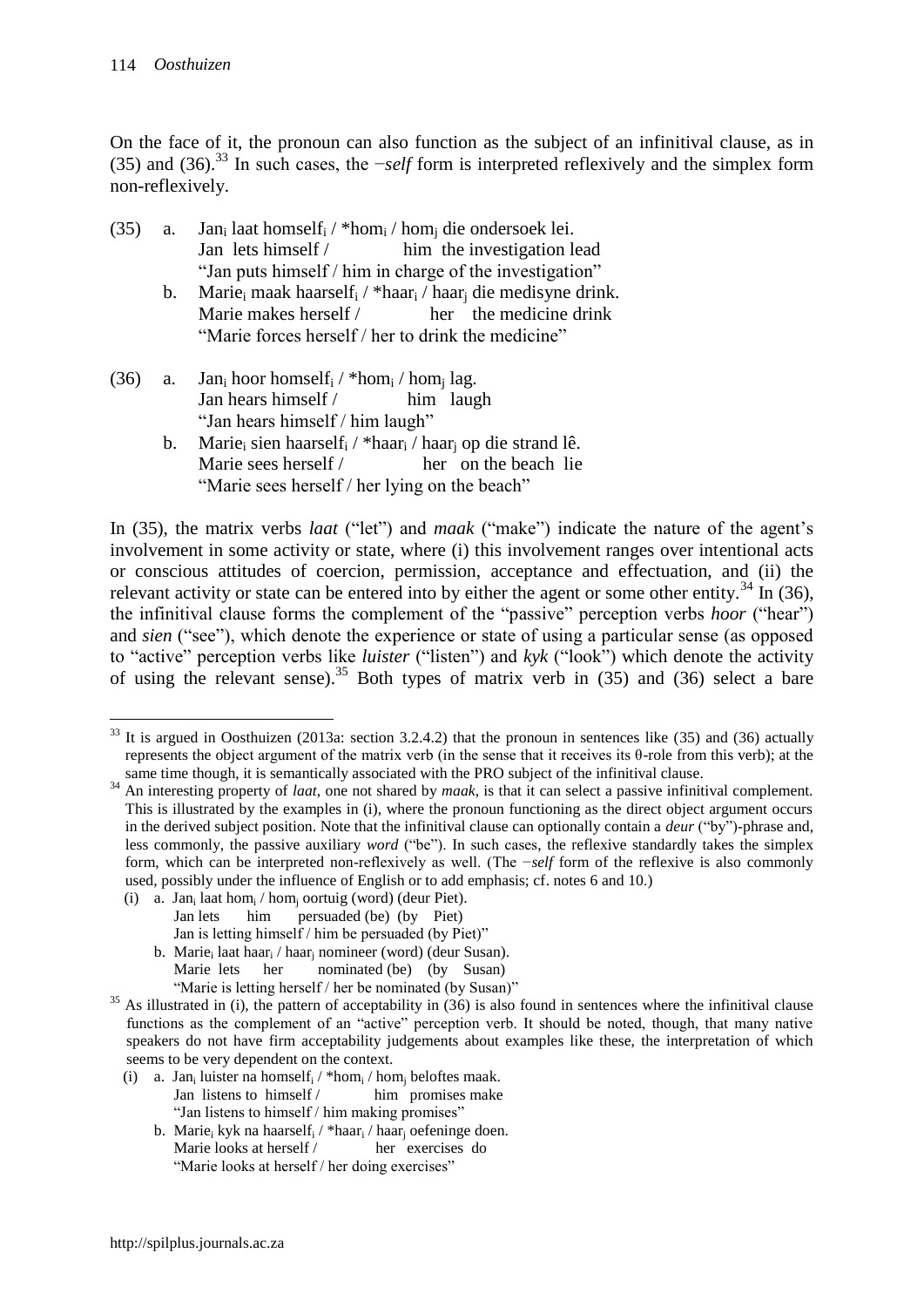infinitival complement, that is, a non-finite clause which lacks the overt complementiser *om* and infinitive marker *te*. Also, with both verb types, the pronoun can function as the direct object or the indirect object of the infinitival complement, as shown in (37) and (38), respectively; in these examples, the pattern of acceptability is the same as that illustrated in (33b) and (34b).

- (37) a. Jan<sub>i</sub> laat Piet<sub>i</sub> \*homself<sub>i</sub> / homself<sub>i</sub> / hom<sub>i</sub> / hom<sub>i</sub> / hom<sub>k</sub> inspuit. Jan lets Piet himself / him inject "Jan lets Piet inject himself / him"
	- b. Marie<sub>i</sub> hoor Susan<sub>i</sub> \*haarself<sub>i</sub> / haarself<sub>i</sub> / haar<sub>i</sub> / haar<sub>i</sub> / haar<sub>k</sub> verdedig. Marie hears Susan herself / her defend "Marie hears Susan defending herself / her"
- (38) a. Jan<sub>i</sub> maak Piet<sub>i</sub> (vir) \*homself<sub>i</sub> / homself<sub>i</sub> / hom<sub>i</sub> / hom<sub>i</sub> / hom<sub>k</sub> 'n gereg voorberei. Jan makes Piet (for) himself / him a meal prepare "Jan made Piet prepare himself / him a meal"
	- b. Marie<sub>i</sub> sien Susan<sub>i</sub> (vir) \*haarself<sub>i</sub> / haarself<sub>i</sub> / haar<sub>i</sub> / haar<sub>i</sub> / haar<sub>k</sub> die rok koop. Marie sees Susan (for) herself / her the dress buy "Marie sees Susan buying herself / her the dress"

### **3.4 Small clause constructions**

We now turn to sentences where the reflexive forms part of a small clause  $(SC)^{36}$  Consider the examples in (39). Here, the SCs all function as the complement of a resultative verb, that is, a verb denoting an activity which affects the SC subject, the result of which is described by the (often hyperbolic) SC predicate.<sup>37</sup> In each case, the pronominal subject of the SC can be interpreted both reflexively and non-reflexively. On its reflexive interpretation, the pronoun standardly takes the morphologically simplex form, although the −*self* form is also commonly used.<sup>38</sup> The non-verbal predicates are the AP *bankrot* ("bankrupt") in (39a), the PP *in 'n depressie in* ("into a depression") in (39b) and the DP *'n wrak* ("a wreck") in (39c).

(39) a. Jan<sub>i</sub> koop hom<sub>i</sub> / hom<sub>i</sub> bankrot. Jan buys him bankrupt "Jan is shopping away all his money"

 $\overline{a}$ <sup>36</sup> The expression "small clause" is used in the literature to refer to a variety of constructions which (i) typically contain a subject argument and a non-verbal predicate, and (ii) are "smaller" than finite and infinitival clauses in the sense that "they do not contain complementizers, auxiliary verbs, tense markers, or elements similar to the [English] particle *to* preceding the verb in an infinitive" (Fromkin 2000: 133). Several proposals have been made about the internal structure of different types of SCs, and the general assumption seems to be that each type is a projection of some or other functional category; cf. e.g. Williams (1983), Hoekstra (1988), Bowers (1997), Adger and Ramchand (2003), Den Dikken (2006) and Citko (2008). For an analysis of SCs in Afrikaans, cf. Backhouse (2014).

<sup>&</sup>lt;sup>37</sup> For resultative verbs and structures, cf. e.g. Williams (1980), Levin (1993), Wechsler (1997), Rappaport Hovav and Levin (2001), Goldberg and Jackendoff (2004), Williams (2008), and the references in note 36. The schematic form [*subject verb [subject XP]*] of the utterances in (39) is productively used in the formation of (at least partially) idiomatic expressions in Afrikaans, where (i) the two subject slots are open (although the SC subject must be a reflexive in some cases; cf. the examples in (42) and (43)), and (ii) the verb and XP slots are restricted in some or other way (with a possible selection relationship between the verb and the XP); cf. also note 23 and the discussion of (26)-(28) above.

 $38$  These remarks hold for the examples in (40)-(43) as well; cf. notes 6 and 10.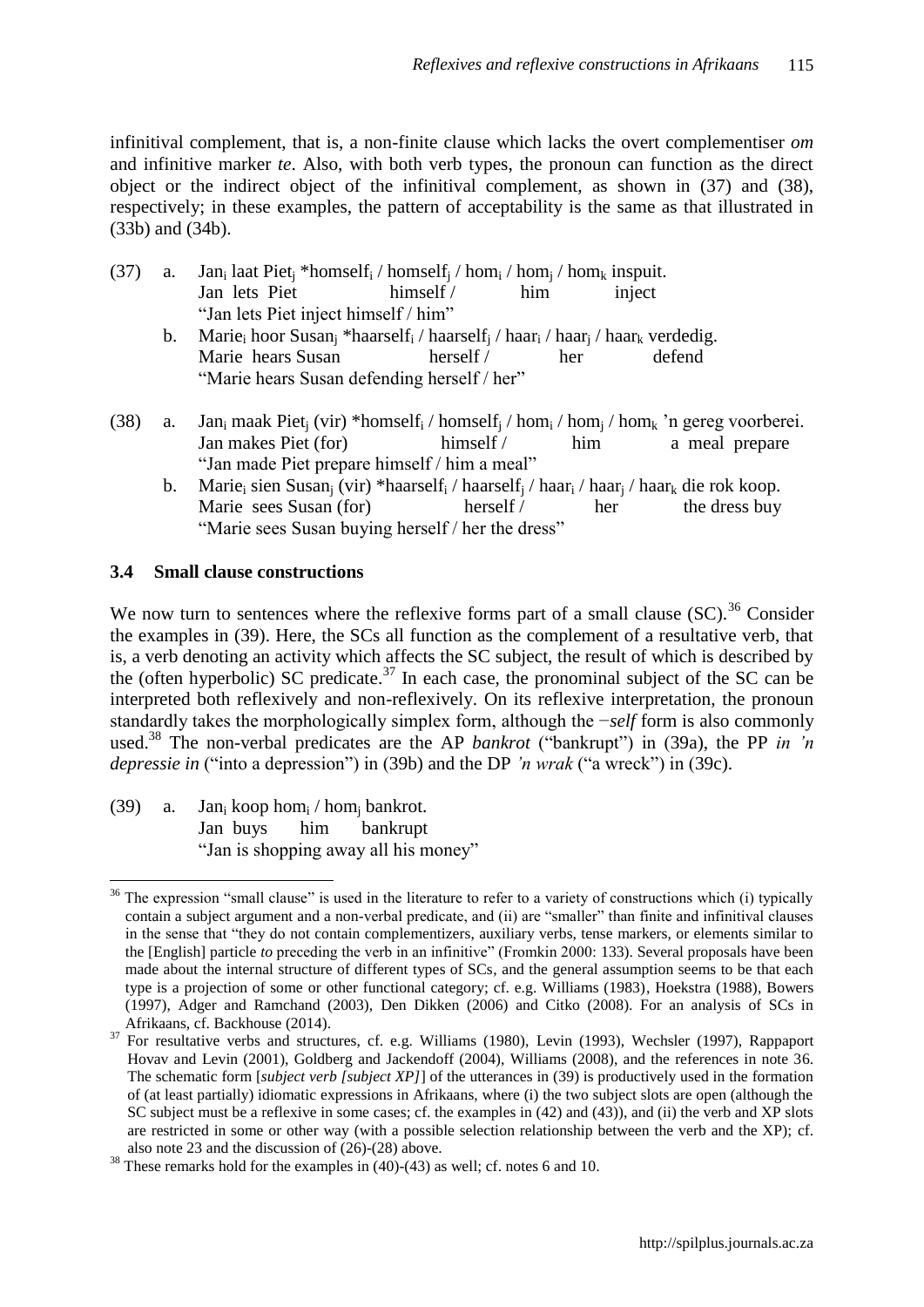- b. Marie<sub>i</sub> praat haar<sub>i</sub> / haar<sub>i</sub> in 'n depressie in. Marie talks her in a depression in "Marie is talking herself / her into a depression" c. Jan<sub>i</sub> het hom<sub>i</sub> / hom<sub>i</sub> 'n wrak gedrink.
- Jan has him a wreck drunk "Jan drank himself / him to dereliction"

The pattern of acceptability in (39) is also found in constructions containing what may be called "mental appraisal" and "institutional performative" verbs, as illustrated in (40) and  $(41)$ , respectively.<sup>3</sup>

- (40) a. Jan<sub>i</sub> ag hom<sub>i</sub> / hom<sub>i</sub> die beste kandidaat. Jan deems him the best candidate "Jan deems himself / him the best candidate"
	- b. Marie<sub>i</sub> vind haar<sub>i</sub> / haar<sub>i</sub> bekwaam genoeg. Marie finds her competent enough "Marie finds herself / her competent enough"
- (41) a. Jan<sub>i</sub> noem hom<sub>i</sub> / hom<sub>i</sub> die leier van die beweging. Jan names him the leader of the movement "Jan calls himself / him the leader of the movement"
	- b. Marie<sub>i</sub> verklaar haar<sub>i</sub> / haar<sub>i</sub> beskikbaar vir die pos. Marie declares her available for the post "Marie declares herself / her available for the position"

There are, however, at least two types of construction where the pronominal subject of the SC is obligatorily interpreted as a reflexive. In the first type, the SC functions as the complement of an inherently reflexive verb, as in (42).

- (42) a. Jan<sub>i</sub> het hom<sub>i</sub> / \*hom<sub>i</sub> stokflou teengesit. Jan has him dead-tired resist "Jan resisted to the point of exhaustion"
	- b. Marie<sup>i</sup> skaam haar<sup>i</sup> / \*haar<sup>j</sup> bloedrooi. Marie shames her blood-red "Marie is turning crimson with shame"
	- c. Jan<sup>i</sup> het hom<sup>i</sup> / \*hom<sup>j</sup> heeltemal deur die wind verslaap. Jan has him completely through the wind overslept "Jan was in a state of confusion after oversleeping himself"

The second type, by contrast, does not lend itself to a characterisation in terms of the properties of the matrix verb alone. Rather, in this case, the semantic properties of the SC predicate seem to be crucial in determining whether the construction is obligatorily reflexive or not. Consider the examples in  $(43)$ .<sup>40</sup>

 $\overline{a}$  $39$  Many native speakers seem to find utterances like those in (40) and (41) less acceptable when the simplex form of the pronoun is used with a reflexive interpretation, preferring the −*self* form in such cases.

<sup>&</sup>lt;sup>40</sup> The verbs in (43) are all syntactically intransitive (although those in (a,b) can be used transitively in other contexts), and, unlike inherently reflexive verbs, they cannot take a reflexive on its own as an object complement (cf. \**Jan<sup>i</sup> het hom<sup>i</sup> geskree*, \**Marie<sup>i</sup> drink haar<sup>i</sup>* , etc.).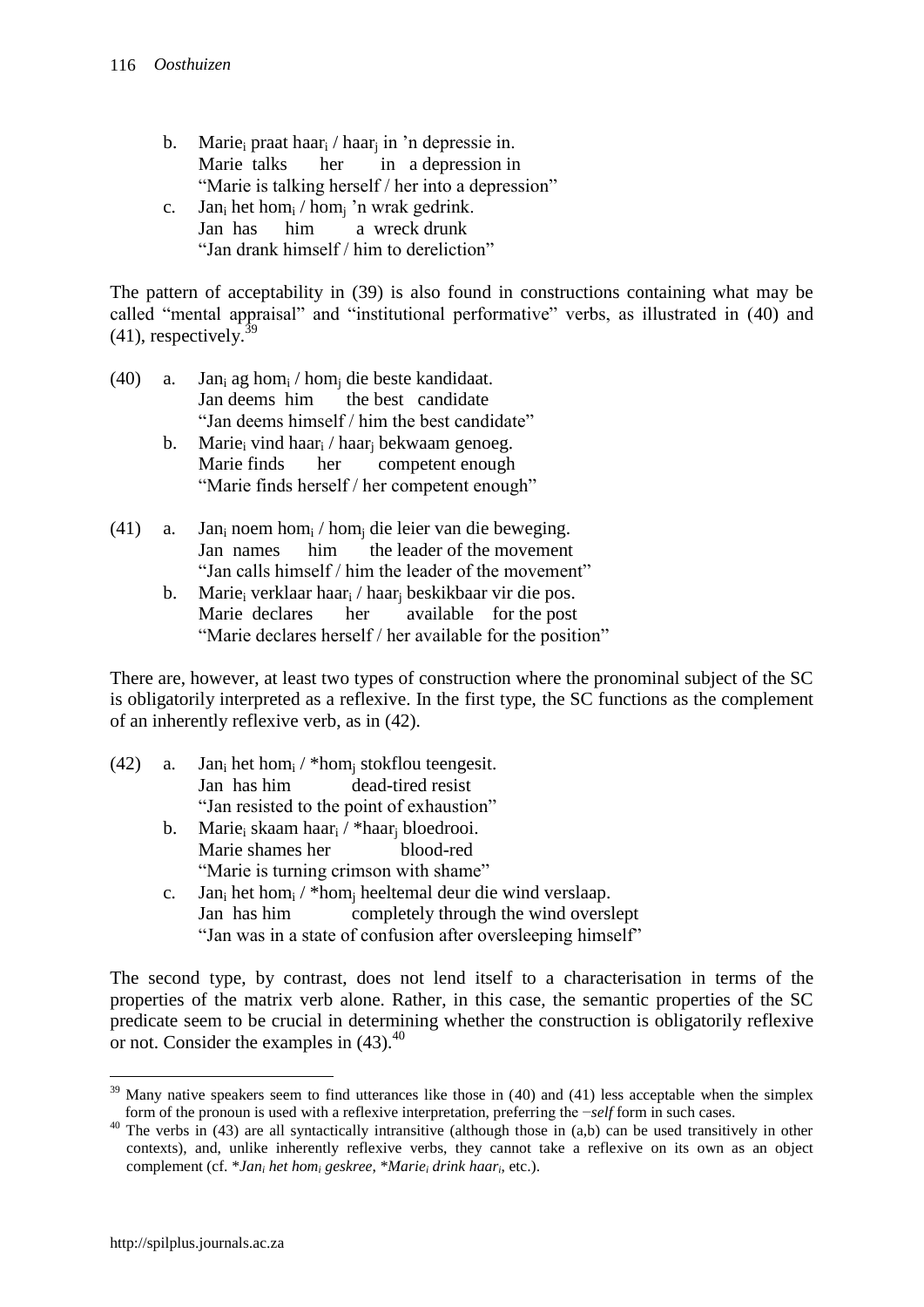- (43) a. Jan<sub>i</sub> het hom<sub>i</sub> / \*hom<sub>i</sub> hees geskree. Jan has him hoarse shouted "Jan shouted himself hoarse"
	- b. Marie<sub>i</sub> drink haar<sub>i</sub> / \*haar<sub>i</sub> in 'n koma in. Marie drinks her in a coma in "Marie is drinking herself into a coma"
	- c. Jan<sup>i</sup> staar hom<sup>i</sup> / \*hom<sup>j</sup> blind teen die hoë misdaadsyfer. Jan stares him blind against the high crime-rate "Jan is blind to everything but the high crime rate"
	- d. Marie<sub>i</sub> skrik haar<sub>i</sub> / \*haar<sub>i</sub> lam. Marie startle her paralysed "Marie is paralysed with fright"

It is not clear which properties of the SC predicate (presumably in conjunction with the properties of the matrix verb) are involved in bringing about the obligatorily reflexive nature of the construction illustrated in (43). On the face of it, the pronoun in the schema [*subject verb* [*pronoun XP*]] receives an obligatorily reflexive interpretation if (i) the matrix verb describes an internally-caused activity or event, $41$  and (ii) the predicate XP describes an inalienable or non-transferable attribute which results from this activity or event (e.g. becoming hoarse, paralysed, blind, etc.). Whether these observations represent a valid generalisation remains a topic for further investigation.

### **4. Possessives and possessive constructions**

 $\overline{a}$ 

Afrikaans possessive pronouns are traditionally divided into two subclasses (cf. Ponelis 1979: 83-84). Those of the first subclass, listed in (44) below, can occur in a postnominal predicate position (i.e. after the possessee, as in *Die boek is myne* ("The book is mine")), and can also be used independently (i.e. without some other expression representing the possessee, as in *Myne is gesteel* ("Mine was stolen")).

| (44) | $1^{\rm st}$ SG :     | myne ("mine")                                  |
|------|-----------------------|------------------------------------------------|
|      | $1st$ PI :            | ons s'n ("ours")                               |
|      | $2nd$ SG :            | joune ("yours"); u s'n (formal)                |
|      | $2nd PL$ :            | julle s'n ("yours"), u s'n (formal)            |
|      | $3^{\text{rd}}$ SG :  | syne $(M/N, "his"/(its")$ ; hare $(F, "hers")$ |
|      | $3^{\text{rd}}$ PI. : | hulle s'n ("theirs")                           |

As shown in (44), plural possessive pronouns of this subclass obligatorily occur with the item *s'n* (historically related to "his"), which most likely also represents some sort of possessive element but which cannot be used on its own. As illustrated in (45), *s'n* is standardly used in

Rappaport Hovav and Levin (2001: 790-791) draw the following distinction between verbs denoting *externally caused* activities or events and those denoting *internally caused* activities or events: "Externally caused verbs describe eventualities conceptualized as being brought about by an external cause with immediate control over the eventuality. Core members of this class are verbs of change of state (*break*, *close*, *thicken*). […] In contrast, internally caused verbs describe eventualities that are conceptualized as arising from inherent properties of the verb's argument. These properties are 'responsible' for the eventuality denoted by an internally caused verb. Such verbs include *laugh*, *play*, *speak*, *walk*, *buzz*, and *glow*, as well as a few verbs of change of state, such as *bloom*, *rot*, and *deteriorate*." Cf. also McKoon and Macfarland (2000).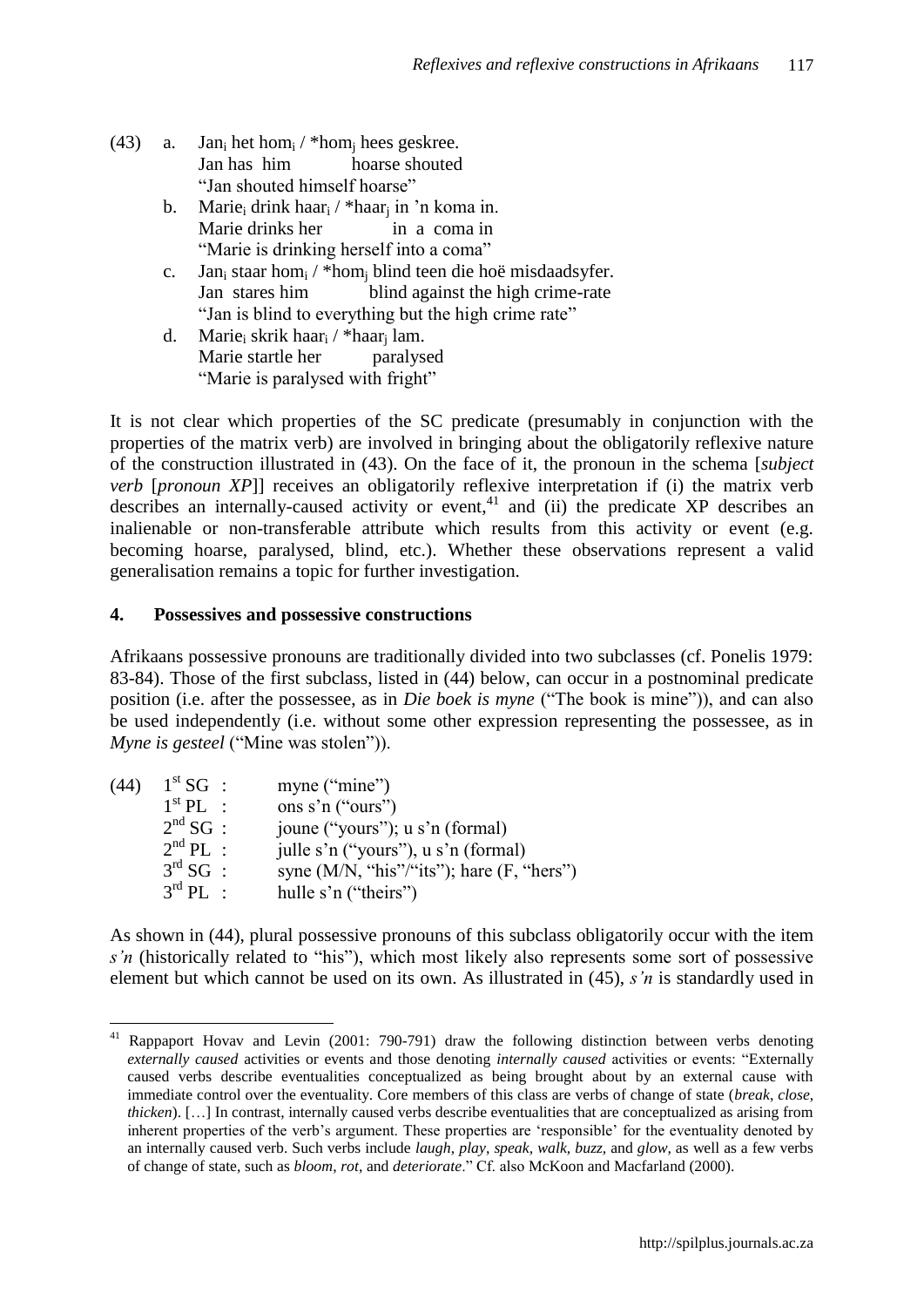possessive constructions with full nominal expressions, proper nouns, interrogative pronouns and relative pronouns.

- (45) a. Die boek is die meisie s"n / Marie s"n. the book is the girl his / Marie his "It is the girl"s book / Marie"s book"
	- b. Wie s'n is dit? / Ek ken 'n meisie wie s'n gesteel is. who his is it / I know a girl who his stolen was "Whose is it? / I know a girl whose was stolen"

In sentences where a possessive pronoun of the subclass in (44) is used independently, it can be interpreted both reflexively and non-reflexively, as illustrated in (46); used as a reflexive, the pronoun in this example can take as its antecedent either the subject or the indirect object.

(46) *Talking about presents*:  $Jan_i$  het vir Piet<sub>i</sub> syne<sub>i</sub> / syne<sub>i</sub> / syne<sub>k</sub> gegee. Jan has for Piet his given "Jan gave Piet his"

The discussion in the rest of this section will focus on possessive pronouns of the second subclass. These pronouns are used attributively and occur in a prenominal position (i.e. before the possessee, as in *my boek* ("my book")). The members of this subclass are given in the following table:

| Person         | Number | Gender       | Pronoun   | Formal |
|----------------|--------|--------------|-----------|--------|
| $\mathbf{1}$   | SG     |              | my        |        |
| $\mathbf{1}$   | PL     |              | ons       |        |
| $\overline{2}$ | SG     |              | jou       | u      |
| $\overline{2}$ | PL     |              | julle/jul | u      |
| 3              | SG     | M/N          | sy        |        |
| 3              | SG     | $\mathbf{F}$ | haar      |        |
| 3              | PL     | M/F/N        | hulle/hul |        |

**Table 2:** (Prenominal) possessive pronouns in Afrikaans

With one exception, Afrikaans possessive pronouns standardly do not have morphophonologically distinct genitive case forms and are indistinguishable from personal pronouns displaying accusative case, as shown in Table 2. The exception is the third-person singular masculine/neuter pronoun which takes the genitive case form *sy* ("his"). In some non-standard varieties of Afrikaans, notably those spoken in the north-western parts of South Africa, the pronoun used in possessive constructions commonly occurs together with the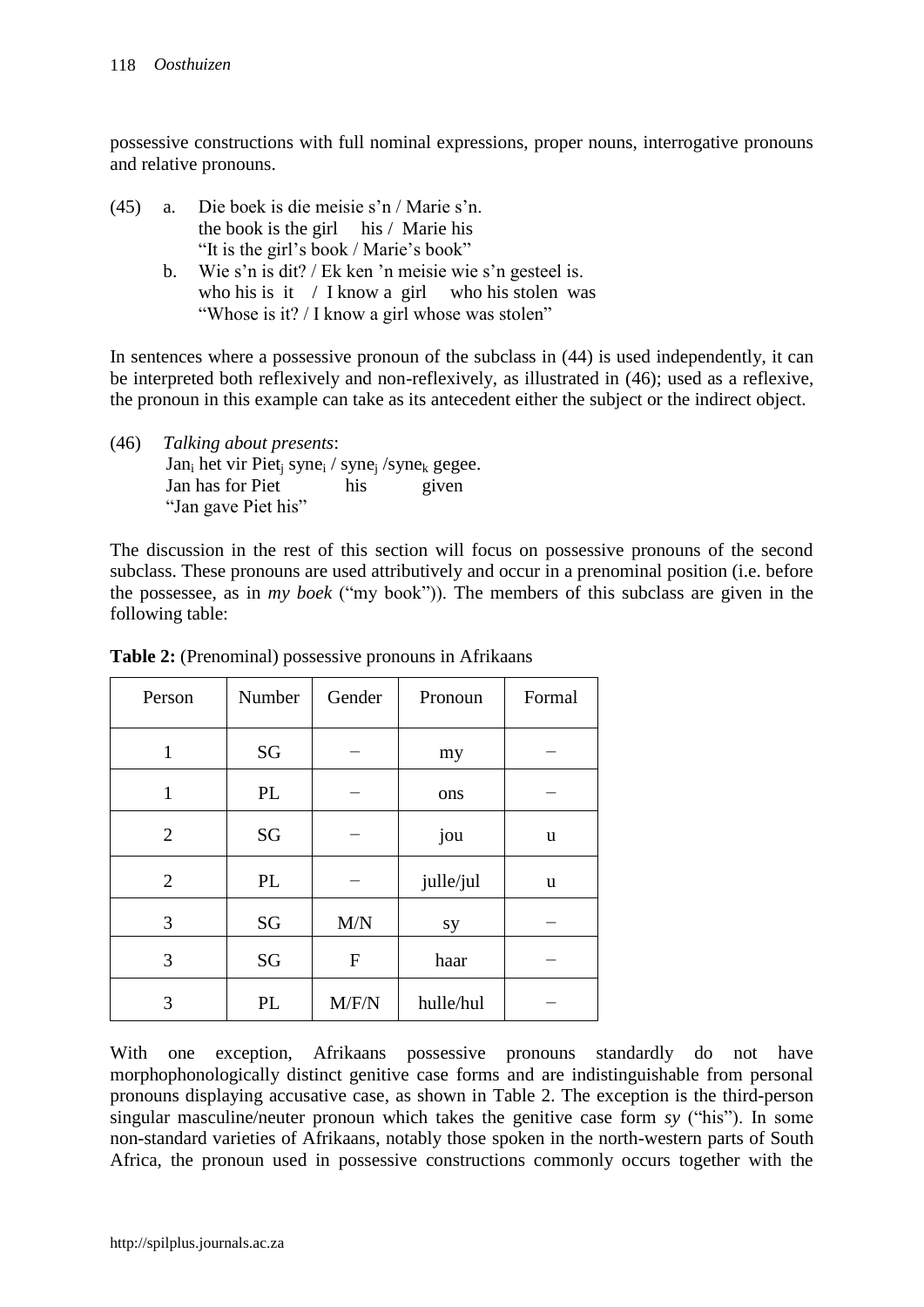particle *se*, most likely some sort of possessive marker (POSS), as in *my se ma* ("my mother") and *hulle se kinders* ("their children").<sup>42</sup> In the non-standard varieties at hand, the third-person singular masculine/neuter pronoun usually takes the form *hom*, and also occurs with *se* (although, less commonly, *se* can be omitted), as in *hom* (*se*) *huis* ("his house").<sup>43</sup>

As illustrated by the examples in (47), the prenominal possessive pronouns in Table 2 can be used reflexively. In (47a), the nominal expression containing the possessive pronoun functions as the direct object argument, in (47b) as the indirect object argument, and in (47c,d) as the complement of a preposition. In all these examples, the pronoun can be interpreted reflexively as well as non-reflexively; however, unlike the traditional category of reflexive pronouns, these possessive pronouns cannot take the morphologically complex −*self* form.

- (47) a. Jan<sub>i</sub> verf \*syself<sub>i</sub> huis / sy<sub>i</sub> huis / sy<sub>i</sub> huis. Jan paints his house "Jan is painting his house"
	- b. Marie<sub>i</sub> het (vir) \*haarself<sub>i</sub> ma / haar<sub>i</sub> ma / haar<sub>i</sub> ma 'n geskenk gegee. Marie has (for) her mother a present given "Marie gave her mother a present"
	- c. Jan<sub>i</sub> speel met \*syself<sub>i</sub> kinders / sy<sub>i</sub> kinders / sy<sub>i</sub> kinders. Jan plays with his children "Jan is playing with his children"
	- d. Marie<sub>i</sub> praat met Susan<sub>i</sub> oor haar<sub>i</sub> probleme / haar<sub>i</sub> probleme / haar<sub>k</sub> probleme. Marie talks to Susan over her problems "Marie is talking to Susan about her problems"

Incidentally, it was pointed out in section 2 that, in some styles, vocative items which are integrated into sentence structure are used in place of elements belonging to the traditional lexical category of reflexive pronouns. Similarly, such integrated vocative items can occur in place of possessive pronouns which are used reflexively. In such cases, the vocative item shows exactly the same characteristics regarding co-occurrence with the particles *se* and *s'n* as full nominal expressions and proper nouns which are used in possessive constructions (cf. above and note 43). These facts are illustrated in (48).

(48) a. Mamma het Mamma se hare gewas. Mommy has Mommy POSS hair washed "Mommy has to wash Mommy"s/her hair"

 $\overline{a}$ 

<sup>&</sup>lt;sup>42</sup> This use of a possessive pronoun together with *se* is also found in the conventionalised opening words of The Lord"s Prayer, *Onse Vader* ("Our Father").

<sup>&</sup>lt;sup>43</sup> The use of *se* is the standard way of expressing a possessor relation in possessive constructions involving full nominal expressions *(die meisie se ma* ("the girl's mother")), proper nouns *(Jan se huis* ("Jan's house")), interrogative pronouns (*Wie se kind is jy?* ("Whose child are you?")) and relative pronouns (*die mense wie se huis verkoop is* ("the people whose house was sold")). Cf. Den Besten (1978: 28-38) and Oosthuizen and Waher (1994) for descriptions of Afrikaans possessive constructions within a generative framework, and Ponelis (1979) and Van Schoor (1983) for non-generative descriptions. Cf. also Barbiers and Bennis (s.a.), Corver (2003) and Corver and Van Koppen (2010) for analyses of related facts in several Dutch dialects, and Ponelis (1979: 126-129) and Quirk et al. (1985: 321-322) for the various types of meaning that can be expressed by possessive pronouns in Afrikaans and English, respectively.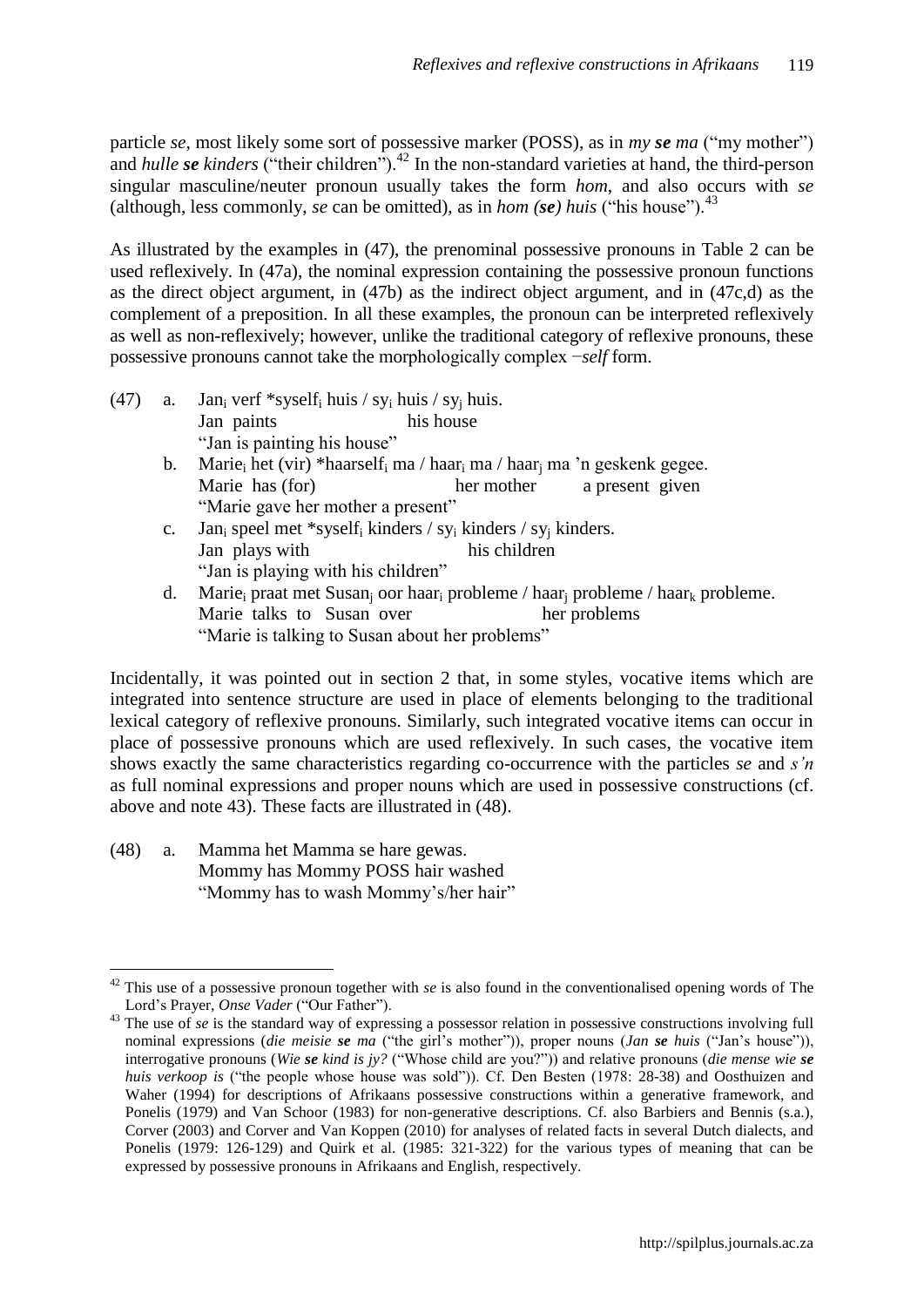b. *Talking about cars*: Dokter moet Dokter s"n verkoop! doctor must doctor his sell "You should sell yours, Doctor!"

As a rule, the possessive pronoun is interpreted reflexively when it occurs in a whole-part genitive construction, as shown in (49). In these examples, the pronoun is used to express a possessor relation involving a person and a body part (or a person and an internally caused activity or event; see note  $41$ ).<sup>4</sup>

- (49) a. Marie<sub>i</sub> spits haar<sub>i</sub> ore / \*haar<sub>i</sub> ore. Marie pricks-up her ears "Marie pricks up her ears"
	- b. Jan<sub>i</sub> kon sy<sub>i</sub> lag / \*sy<sub>i</sub> lag nie hou nie. Jan could his laugh not keep NEG "Jan couldn"t stop himself from laughing"
	- c. Marie<sup>i</sup> het die nuus in haar<sup>i</sup> hart / \*haar<sup>j</sup> hart bewaar. Marie has the news in her heart preserved "Marie kept the news close to her heart"
	- d. Jan<sub>i</sub> het dit met sy<sub>i</sub> eie oë / \*sy<sub>i</sub> eie oë gesien. Jan has it with his own eyes seen "Jan saw it with his own eyes"

The item *eie* ("own") is often used together with possessive pronouns, as in (49d), and also with the possessive marker *se* (cf. note 43). It is not clear to which category *eie* belongs and what its exact functions are. One possibility, worked out by Barbiers and Bennis (s.a.: 2-3) for the analogous item *eigen* in some Dutch dialects, is to analyse it as a non-pronominal possessive marker − presumably a functional head − which takes a possessive pronoun as its specifier. Another possibility is to analyse it as an adjective which is used to indicate, among other things, a biological relationship (*my eie kinders, nie my stiefkinders nie* ("my own children, not my stepchildren")), freedom from control (*sy eie kop volg* ("follow his own head")), and exclusivity (*vir julle eie gebruik* ("for your own use")). It should be noted in this regard that the form *eie* can also be used pronominally, as in *My eie (kinders) is al getroud* ("My own (children) are already married") and *Sy doen dit uit haar eie (oortuiging) uit* ("She's doing it out of her own (conviction)"). A third possibility, assumed by Ponelis (1979: 127), is that *eie* is used to provide emphasis, specifically to strengthen or intensify the possessive pronoun (and also, presumably, the possessor expression occurring with the possessive marker *se*). In this regard then, Ponelis views *eie* as functionally similar to the suffix −*self*; cf. notes 6 and 10. A fourth, related possibility could be that *eie* represents a

 $\overline{a}$ <sup>44</sup> Sentences of the types illustrated in  $(49)$  – and also in  $(50)$  – often contain constructions that are (partially) idiomatic or conventionalised, specifically where a particular verb (or verbs from a restricted set) selects a nominal complement with an open possessive pronoun slot and a lexically invariant noun (i.e. possessee) slot, as in (ia) below; in cases where the nominal expression forms part of a PP, the preposition slot is also often restricted to a particular preposition, as in (ib). Cf. Ponelis (1979: 229-230) for further examples, and also notes 23 and 37.

<sup>(</sup>i) a. *julle ore spits* ("prick up your ears"); *sy laaste asem uitblaas* ("give his last breath"); haar *bewussyn verloor*/*herwin* ("lose/gain (her) consciousness")

b. *agter hulle rug beledig*/*slegsê* ("insult behind their backs"); *uit sy maag uit lag* ("laugh from his belly") *na haar asem snak* ("gasp for (her) breath")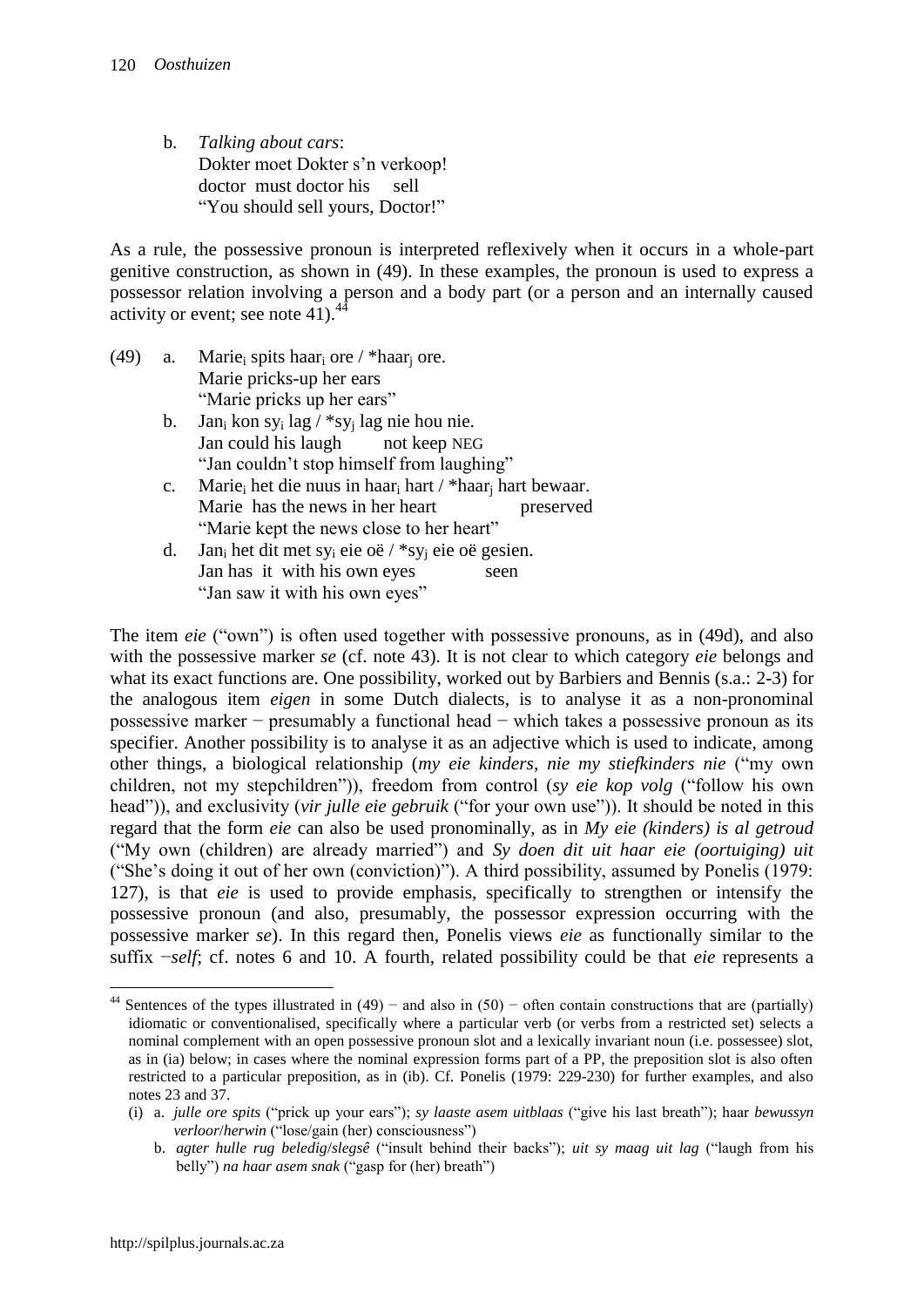contrastive focus marker (or conceivably a possessor focus marker), typically spoken with primary stress, as in *my EIE huis, nie iemand anders s'n nie* ("my OWN house, not someone else"s"). This possibility could perhaps explain the unacceptability of the examples in (50), where the possessee does not lend itself to a contrastive interpretation. However, it could also be argued that the italicised sequences in (50) are fixed idiomatic expressions with no slot for *eie*, whereas such an *eie* slot is required in, for example, (49d).

- (50) a. \*Jan het *uit sy* eie *maag uit gelag*. Jan has out his own belly out laughed
	- b. \*Marie het die nuus *in haar* eie *hart bewaar*. Marie has the news in her own heart preserved
	- c. \*Jan het die huis *in sy* eie *gedagtes gesien*. Jan has the house in his own thoughts seen
	- d. \*Marie het vir Susan *agter haar* eie *rug beledig*. Marie has for Susan behind her own back insulted

The four possibilities referred to above will not be examined further here. There are, however, two further observations that may be worth mentioning. First, when used in a prenominal position, i.e. before the possessee, *eie* cannot be split from the possessive pronoun or the possessive marker *se*; in other words, the sequence [*possessive pronoun / se + eie*] forms an inseparable unit. Second, as was pointed out above, possessive pronouns display distinctive forms when they are used in a postnominal predicate position or in sentences without an expression representing the possessee: SG pronouns take the ending –*ne* (*myne*, *joune*, *syne*) and PL pronouns combine with the element *s'n* (*ons s'n*, *julle s'n*, *hulle s'n*). The item *s'n* is likewise used with full nominal expressions, proper nouns, interrogative pronouns and relative pronouns in these constructions. However, as illustrated in (51), when *eie* is used in the possessive constructions at hand, the possessive pronouns occur without –*ne* and *s'n*, and all the other possessive expressions have *se* in place of *s'n*.

- (51) a. Die huis is sy eie / \*syne eie.
	- b. Ons eie / \*ons s"n eie is ook gesteel.
	- c. Die boek is die meisie se eie / \*die meisie s"n eie.
	- d. <sup>?</sup>Wie se eie / \*wie s'n eie is te koop?

Consider next the examples in (52). The verbs in these sentences denote various types of action directed at a non-agent entity, including actions which entail a range of intentions or mental states on the part of the agent (spitefulness, maliciousness, kindness, compassion, anxiety, etc.), physical contact (often by impact and directed at a specific body part), and/or sudden movement. As in (49), the pronouns in (52) can only be interpreted reflexively; in these cases, however, the pronoun cannot take the subject as its antecedent.

(52) a. Marie<sub>i</sub> gryp vir Susan<sub>i</sub> aan \*haar<sub>i</sub> arm / haar<sub>i</sub> arm / \*haar<sub>k</sub> arm. Marie grabs for Susan on her arm "Marie grabs Susan by the arm"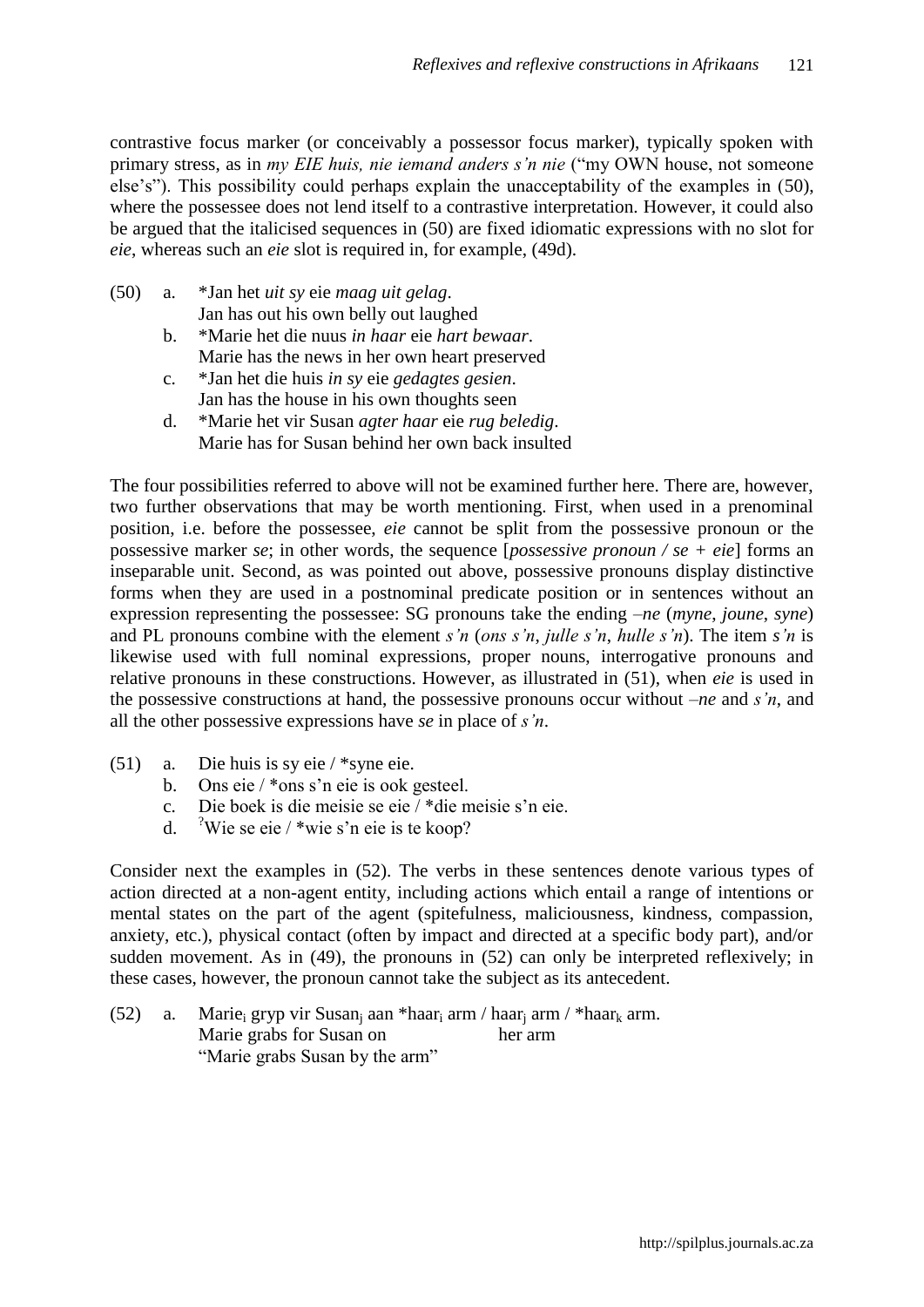| b. Jan <sub>i</sub> het die man in *sy <sub>i</sub> voet / sy <sub>i</sub> voet / *sy <sub>k</sub> voet geskiet. <sup>45</sup>         |  |      |  |  |
|----------------------------------------------------------------------------------------------------------------------------------------|--|------|--|--|
| Jan has the man in his foot                                                                                                            |  | shot |  |  |
| "Jan shot the man in his foot"                                                                                                         |  |      |  |  |
| c. Marie <sub>i</sub> het vir Susan <sub>i</sub> op *haar <sub>i</sub> wang / haar <sub>i</sub> wang / *haar <sub>k</sub> wang gesoen. |  |      |  |  |
|                                                                                                                                        |  |      |  |  |

- Marie has for Susan on her cheek kissed Marie kissed Susan on her cheek"
- d. Jan<sub>i</sub> slaan vir Piet<sub>i</sub> op \*sy<sub>i</sub> neus / sy<sub>i</sub> neus / \*sy<sub>k</sub> neus. Jan hits for Piet on his nose "Jan hits Piet on the nose"

Unlike in  $(51)$  and  $(52)$ , the pronouns in the examples in  $(53)$  can only be interpreted nonreflexively. In each case, the event which is described concerns a non-agent entity who is either not directly or only passively involved in the particular action.

| (53) | а.      | Marie <sub>i</sub> versprei stories agter *haar <sub>i</sub> rug / haar <sub>i</sub> rug.            |              |  |  |  |  |
|------|---------|------------------------------------------------------------------------------------------------------|--------------|--|--|--|--|
|      |         | Marie spreads stories behind                                                                         | her back     |  |  |  |  |
|      |         | "Marie is spreading stories behind her back"                                                         |              |  |  |  |  |
|      | $b_{1}$ | Jan <sub>i</sub> neem die besluit sonder *sy <sub>i</sub> goedkeuring / sy <sub>i</sub> goedkeuring. |              |  |  |  |  |
|      |         | Ion tolzes the decision without                                                                      | his snnuavol |  |  |  |  |

- Jan takes the decision without his approval "Jan takes the decision without his approval" c. Marie<sub>i</sub> het voor \*haar<sub>i</sub> oë / haar<sub>i</sub> oë flou geval.
- Marie has before her eyes faint fallen "Marie fainted right before her eyes"

## **5. Summary**

The objective of this article was to provide a non-formalistic description of the traditional class of reflexive pronouns in Afrikaans and of the diverse constructions in which they can occur.

Afrikaans reflexives come in two forms, namely morphologically simplex forms which are indistinguishable from personal pronouns in the accusative case form, and morphologically complex forms where the pronoun takes the suffix –*self*. The simplex form is standardly used in two contexts: when the pronoun occurs (i) as the syntactic complement of an inherently reflexive verb, and (ii) as the complement of an inherently reflexive preposition (where such verbs and prepositions are shown to belong to various semantic classes). The pronoun is interpreted as obligatorily reflexive in both these contexts, even though it has the same form as the corresponding personal pronoun displaying accusative case. However, in colloquial speech it is also common for the reflexive to take the −*self* form in the two contexts just mentioned. In such cases, the utterance can be spoken with the primary stress on the suffix −*self*, in contrast to the normal, non-emphatic sentence stress pattern where the verb receives the primary stress.

 $\overline{a}$ <sup>45</sup> Where a sentence like (52b) contains a pronominal direct object argument, as in (i) below, the possessive pronoun is still interpreted coreferentially with the direct object. Note, however, that the direct object can be interpreted in two ways in this case: (a) reflexively, taking the subject as its antecedent, and (b) nonreflexively, independently referring to some other entity. If (a), the possessive pronoun is coreferential with the subject, and if (b), coreferential with the non-reflexive direct object.

<sup>(</sup>i) a. Jan<sub>i</sub> het hom<sub>i</sub> in sy<sub>i</sub> voet / \*sy<sub>j</sub> voet geskiet.

b. Jan<sub>i</sub> het hom<sub>j</sub> in \*sy<sub>i</sub> voet / sy<sub>j</sub> voet geskiet.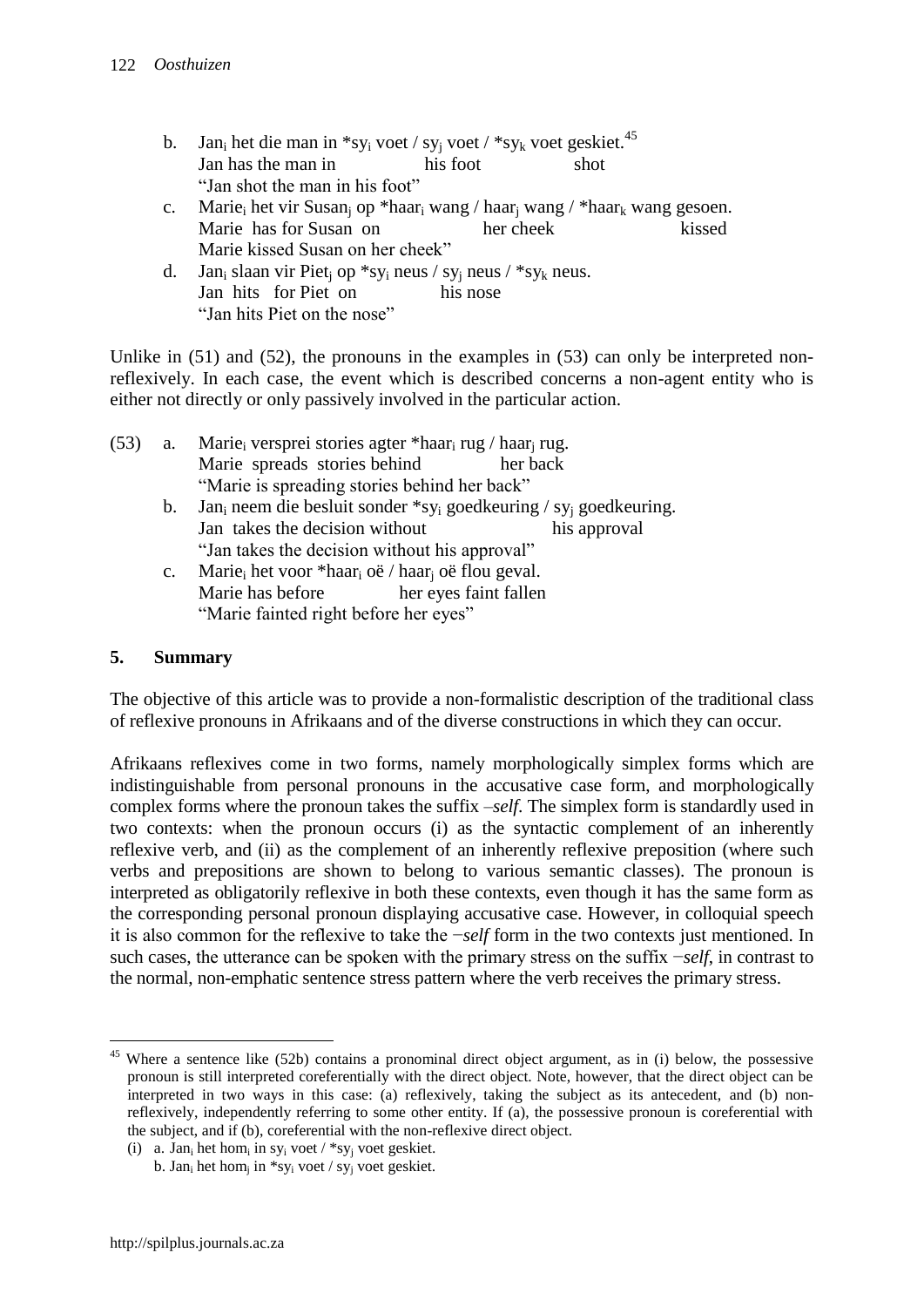Aside from being used with inherently reflexive verbs and prepositions in colloquial speech, the morphologically complex form of the reflexive is standardly found with verbs and prepositions which are not inherently reflexive, but which are compatible with a reflexive reading. In the majority of such cases, the reflexive reading can only be expressed through the use of the suffix  $-self$ ; that is to say, the pronoun cannot be interpreted reflexively without ‒*self*. However, there are some semantic classes of verbs and prepositions which, although not inherently reflexive, do allow a reflexive reading for the *simplex* form of the pronoun. Even so, in these cases too, an obligatory reflexive reading is only possible with the complex  $-self$ form; the simplex form, by contrast, is ambiguous between the two readings. The semantic classes in question include verbs which describe typically self-directed actions (section 3.1), resultative and mental appraisal verbs (3.4), and prepositions which assign θ-roles such as agent, possessor and (physical or abstract) location (3.2).

In addition to the traditional class of reflexive pronouns, possessive pronouns can also be used reflexively; these pronouns do not occur with the suffix  $-self$ . The possessive pronoun generally allows both a reflexive and a non-reflexive interpretation. However, in section 4, two constructions were identified in which the possessive pronoun receives an obligatory reflexive interpretation. The first is where the pronoun occurs in a whole-part construction, for example, where it is used to express a possessor relation involving a person and a body part (or a person and an internally caused activity/event). The second obligatory reflexive construction containing a possessive pronoun is where the verb denotes various types of action directed at a non-agent entity, including actions which entail a range of intentions or mental states on the part of the agent.

The above facts were illustrated with reference to various types of construction in which reflexives can occur: verbal object and double object constructions (section 3.1), prepositional object constructions (3.2), raising and control constructions (3.3), small clause constructions (3.4), and possessive constructions (section 4). In the course of discussing these constructions, it was shown that, besides the subject, the reflexive can also take as its antecedent an expression functioning as the direct object, the indirect object or as a prepositional object. Furthermore, it was shown that Afrikaans has a number of non-reflexive constructions as well, that is, constructions containing inherently non-reflexive verbs and prepositions which rule out a coreferential relationship between the pronoun and some other expression in the sentence.

The findings of this article represent some of the facts that have to be accounted for by a proper syntactic theory of reflexivity. An attempt to develop such a theory within the framework of minimalist syntax is made in Oosthuizen (2013a, 2013b).

### **References**

Abels, K. 2004. Right node raising: Ellipsis or across the board movement? In K. Moulton and M. Wolf (Eds.) *Proceedings of NELS*, 34. Amherst: GLSA University of Massachusetts pp. 45-59.

Adger, D. and G. Ramchand. 2003. Predication and equation. *Linguistic Inquiry* 34(3): 325-360.

Backhouse, R. 2014. An Analysis of the Grammatical Structure of Small Clauses in Afrikaans. A Minimalist Approach. Unpublished Master"s thesis, University of Stellenbosch.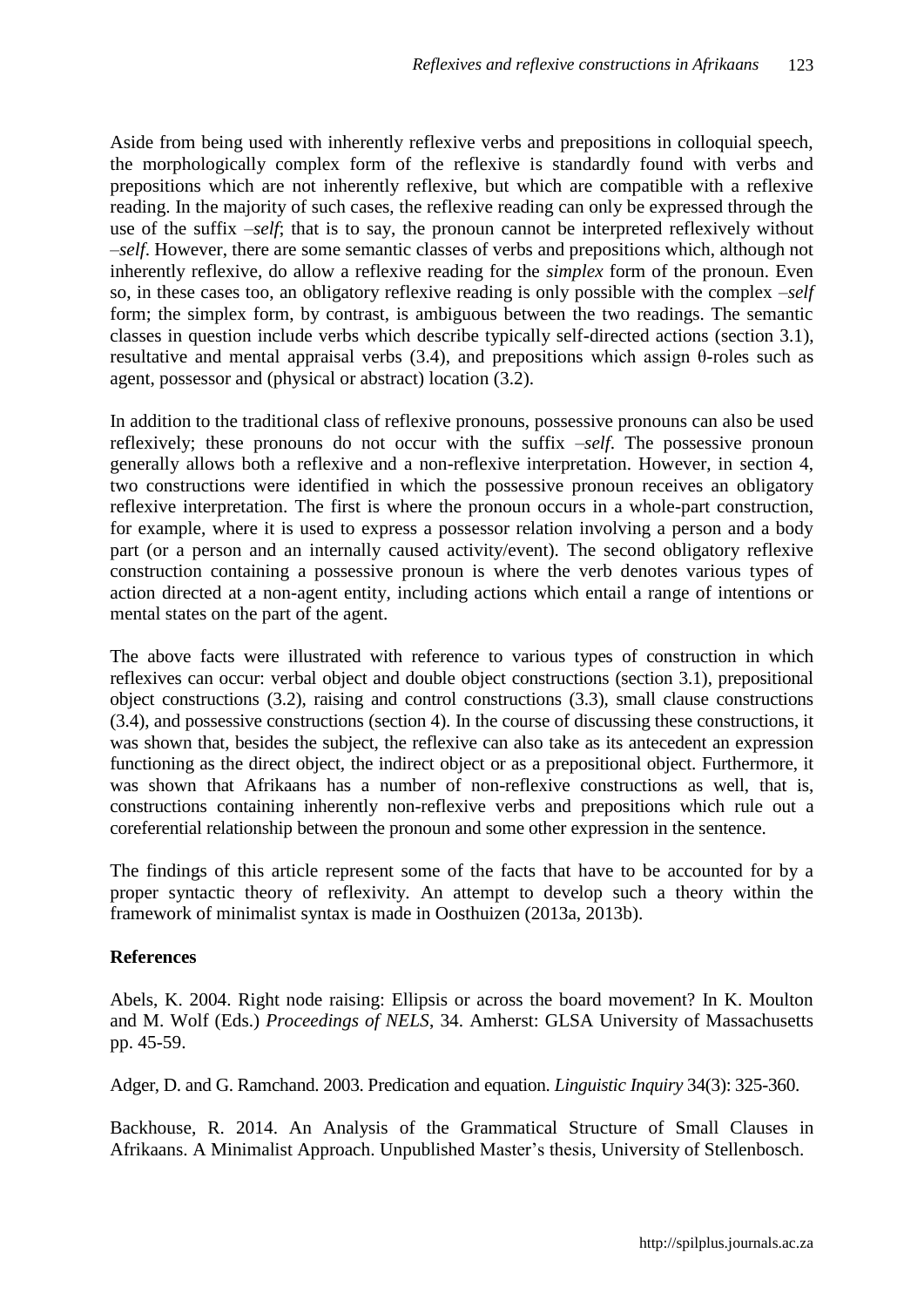Barbiers, S. and H. Bennis. s.a. *Reflexives in dialects of Dutch*. Ms. Syntactic Atlas of Dutch Dialects (SAND) project, Meertens Institute, Amsterdam.

Biberauer, T. 2008. Semi null-subject languages, expletives and expletive pro reconsidered. *Occasional Papers in Linguistics* 4: 1-45.

Bošković, Ź. 2004. Two notes on right node raising. *University of Connecticut Working Papers in Linguistics* 12: 13-24.

Bowers, J. 1997. A binary analysis of resultatives. In R. Blight and M. Moosally (Eds.) *Texas Linguistic Forum 38: The syntax and semantics of predication*. Austin, TX: Department of Linguistics, University of Texas. pp. 43-58.

Broekhuis, H., H. den Besten, K. Hoekstra and J. Rutten. 1995. Infinitival complementation in Dutch: On remnant extraposition. *The Linguistic Review* 12: 93-122.

Büring, D. 2005. *Binding theory*. Cambridge: Cambridge University Press.

Carnie, A. 2002. *Syntax. A generative introduction*. Oxford: Blackwell Publishing.

Chomsky, N. 1995. *The minimalist program*. Cambridge, MA: MIT Press.

Citko, B. 2008. Small clauses reconsidered: Not so small and not all alike. *Lingua* 118(3): 261-295.

Corver, N. 2003. A note on micro-dimensions of possession in Dutch and related languages. In J. Koster and H. van Riemsdijk (Eds.) *Germania et alia: A linguistic Webschrift for Hans den Besten*. Available online:<http://odur.let.rug.nl/~koster/DenBesten/contents> (Accessed 24 June 2012).

Corver, N. and M. van Koppen. 2010. Ellipsis in Dutch possessive noun phrases: A microcomparative approach. *Journal of Comparative German Linguistics* 13: 99-140.

Culicover, P. and R. Jackendoff. 2005. *Simpler syntax*. Oxford: Oxford University Press.

De Villiers, M. 1975. *Die semantiek van Afrikaans*. Kaapstad: HAUM.

De Vos, M. 2009. *Afrikaans mixed adposition orders as a PF-linearization effect: Disharmony is a superficial side effect of deeper harmony.* Available online: [https://www.ru.ac.za/media/rhodesuniversity/content/englishlanguageandlinguistics/document](https://www.ru.ac.za/media/rhodesuniversity/content/englishlanguageandlinguistics/documents/markdocs/Devos-DRAFT-for-TADWO2009-Afrikaans_Adpositions.pdf) [s/markdocs/Devos-DRAFT-for-TADWO2009-Afrikaans\\_Adpositions.pdf](https://www.ru.ac.za/media/rhodesuniversity/content/englishlanguageandlinguistics/documents/markdocs/Devos-DRAFT-for-TADWO2009-Afrikaans_Adpositions.pdf) (Accessed 26 January 2016).

Den Besten, H. 1978. Cases of possible syntactic interference in the development of Afrikaans. In P. Muysken (Ed.) *Amsterdam Creole Studies II*. Amsterdam: Instituut voor Algemene Taalwetenschap. pp. 5-56.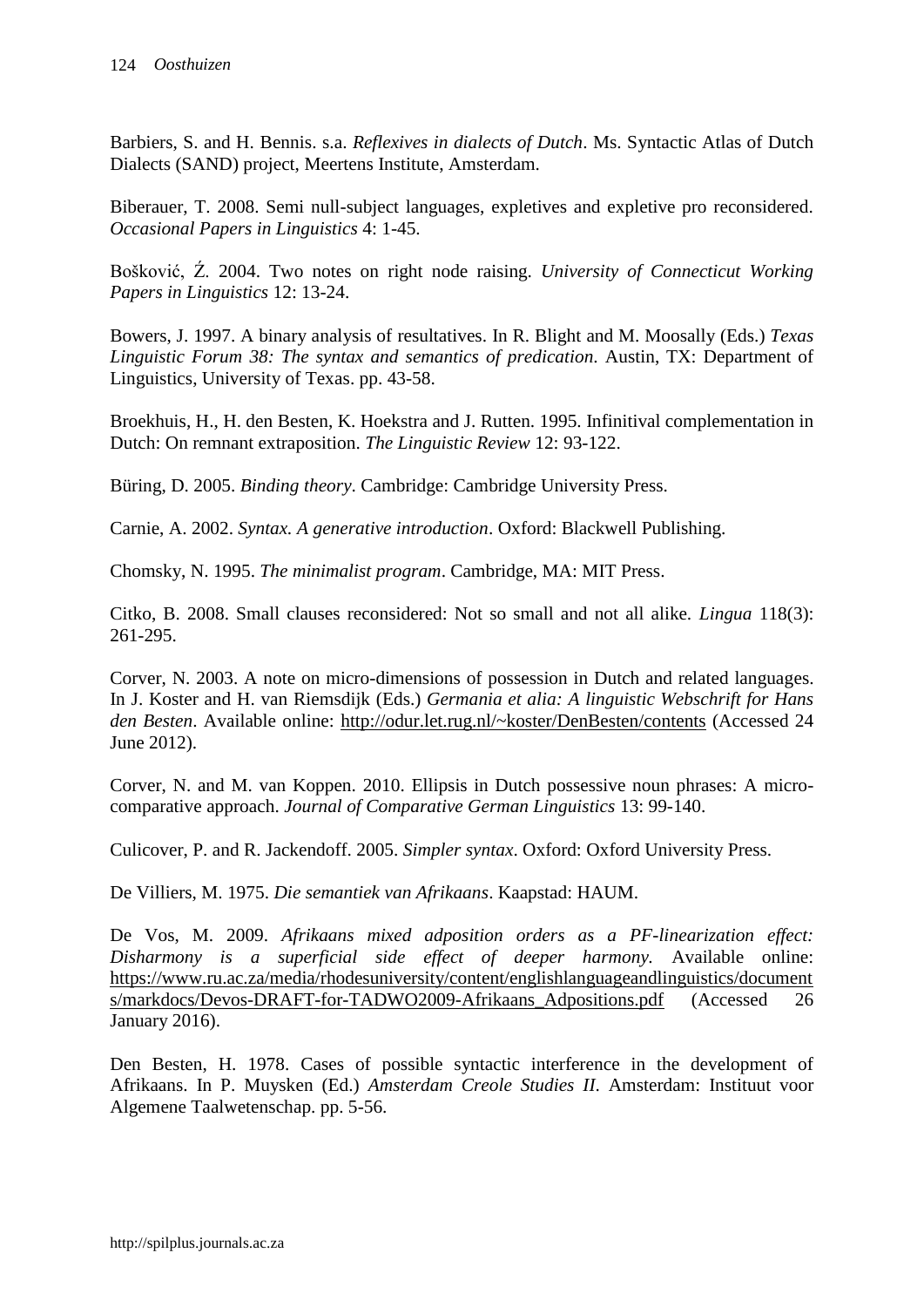Den Dikken, M. 2006. *Realtors and linkers: The syntax of predication, predicate inversion and copulas*. Cambridge, MA: MIT Press.

Fromkin. V. (Ed.) 2000. *Linguistics: An introduction to linguistic theory*. Oxford: Blackwell Publishing.

Goldberg, A. and R. Jackendoff. 2004. The English resultative as a family of constructions. *Language* 80: 532-568.

Gruber, J. 1965. Studies in Lexical Relations. Doctoral dissertation, MIT. Published as *MIT Working Papers in Linguistics*, GRUB01.

Haegeman, L. 1994. *Introduction to government & binding theory*. Oxford: Blackwell Publishing.

Heinat, F. 2006a. Probes, Pronouns, and Binding in the Minimalist Program. Unpublished Doctoral dissertation, Lund University.

Heinat, F. 2006b. Probing phrases, pronouns, and binding. *The Department of English: Working Papers in English Linguistics* 6: 19-37.

Hoekstra, T. 1988. Small clause results. *Lingua* 74: 101-139.

Hopper, P. and E. Traugott. 1993. *Grammaticalization*. Cambridge: Cambridge University Press.

Kay, P. and C. Fillmore. 1999. Grammatical constructions and linguistic generalizations: The "What"s X Doing Y?" construction. *Language* 75(1): 1-33.

Keenan, E. 2009. Linguistic theory and the historical creation of English reflexives. In P. Crisma and G. Longobardi (Eds.) *Historical syntax and linguistic theory.* Oxford: Oxford University Press. pp. 41-57.

Levin, B. 1993. *English verb classes and alternations: A preliminary investigation*. Chicago: Chicago University Press.

McKoon, G. and T. Macfarland. 2000. Externally and internally caused change of state verbs. *Language* 76(4): 833-858.

Oosthuizen, J. 2000. Prepositions left and right in Afrikaans. *Stellenbosch Papers in Linguistics* 33: 67-90.

Oosthuizen, J. 2013a. Obligatory Reflexivity in Afrikaans. A Minimalist Approach. Unpublished Doctoral dissertation, University of Stellenbosch.

Oosthuizen, J. 2013b. Obligatory reflexivity in a minimalist grammar of Afrikaans. *Stellenbosch Papers in Linguistics Plus* 42: 205-241.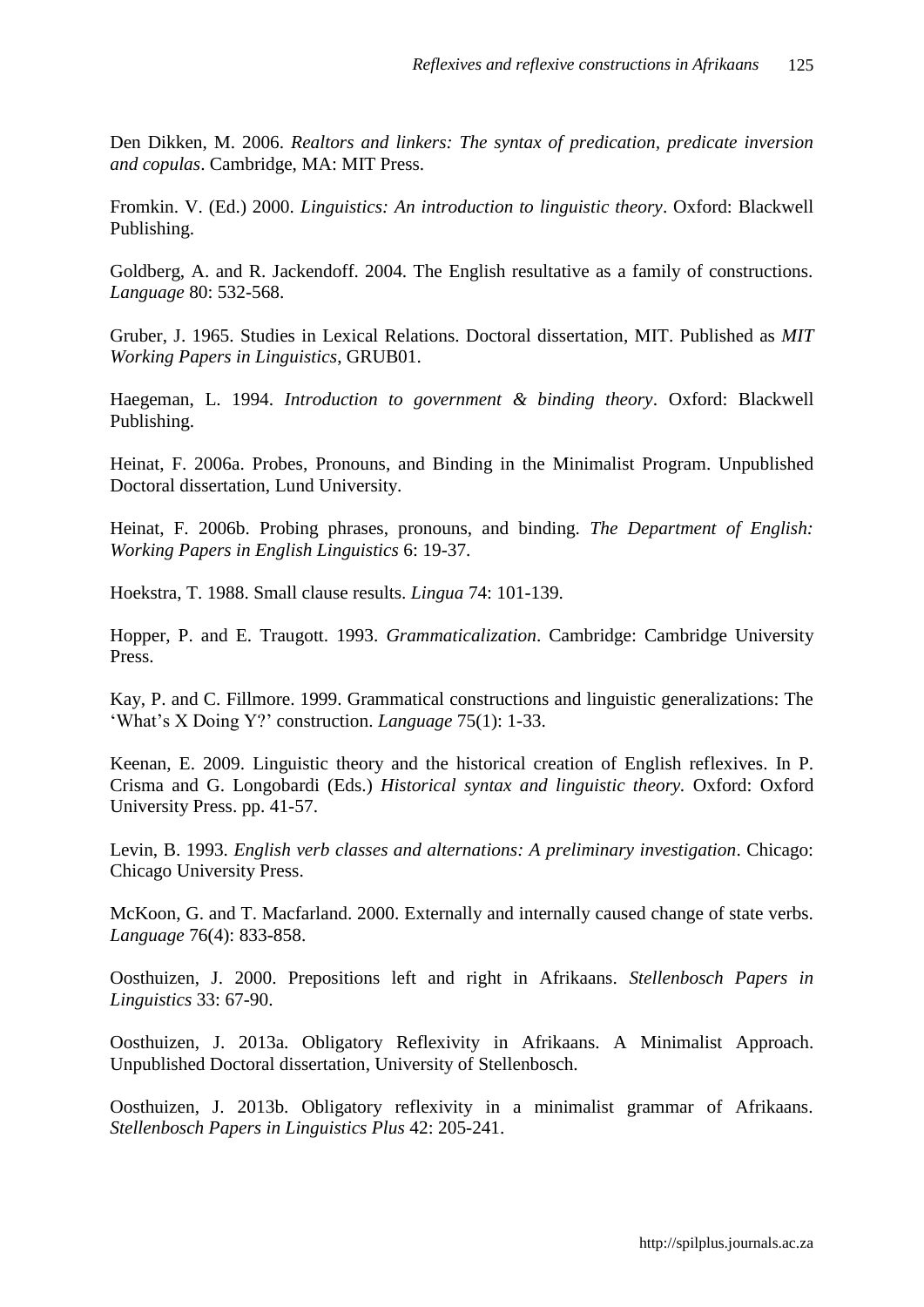Oosthuizen, J. and H. Waher. 1994. On the syntax of the *se*-construction in Afrikaans. *Stellenbosch Papers in Linguistics* 28: 21-44.

Ponelis, F. 1979. *Afrikaanse sintaksis*. Pretoria: J.L. van Schaik.

Postal, P. 1974. *On raising: One rule of English grammar and its theoretical implications*. Cambridge, MA: MIT Press.

Quirk, R., S. Greenbaum, G. Leech and J. Svartvik. 1985. *A comprehensive grammar of the English language*. London: Longman.

Radford, A. 2009. *Analysing English sentences. A minimalist approach*. Cambridge: Cambridge University Press.

Rappaport Hovav, M. and B. Levin. 2001. An event structure account of English resultatives. *Language* 77(4): 766-797.

Reinhart, T. and E. Reuland. 1993. Reflexivity. *Linguistic Inquiry* 24(4): 657-720.

Reuland, E. 2001. Primitives of binding. *Linguistic Inquiry* 32(3): 439-492.

Reuland, E. and M. Everaert. 2001. Deconstructing binding. In M. Baltin and C. Collins (Eds.) *The handbook of contemporary syntactic theory*. Oxford: Blackwell Publishing. pp. 634-669.

Rizzi, L. 2012. Core linguistic computations: How are they expressed in the mind/brain? *Journal of Neurolinguistics* 25(5): 489-499.

Sperber, D. and D. Wilson. 1995. *Relevance. Communication and cognition*. Oxford: Blackwell Publishing.

Van Schoor, J. 1983. *Die grammatika van Standaard-Afrikaans*. Cape Town: Lex Patria.

Walraven, T. 1975. The optional *om* in Dutch infinitive constructions. In A. Kraak (Ed.) *Linguistics in the Netherlands 1972-1973*. Assen: Van Gorcum. pp. 210-221.

Wechsler, S. 1997. Resultative predicates and control. In R. Blight and M. Moosally (Eds.) *Texas Linguistic Forum 38: The syntax and semantics of predication*. Austin, TX: Department of Linguistics, University of Texas. pp. 307-321.

Wee, L. and T. Ying. 2008. That's so last year! Constructions in a socio-cultural context. *Journal of Pragmatics* 40: 2100-2113.

Williams, A. 2008. Word order in resultatives. In C. Chang and H. Haynie (Eds.) *Proceedings of the 26th West Coast Conference on Formal Linguistics*. Somerville, MA: Cascadilla Proceedings Project. pp. 507-515.

Williams, E. 1980. Predication. *Linguistic Inquiry* 11(1): 203-238.